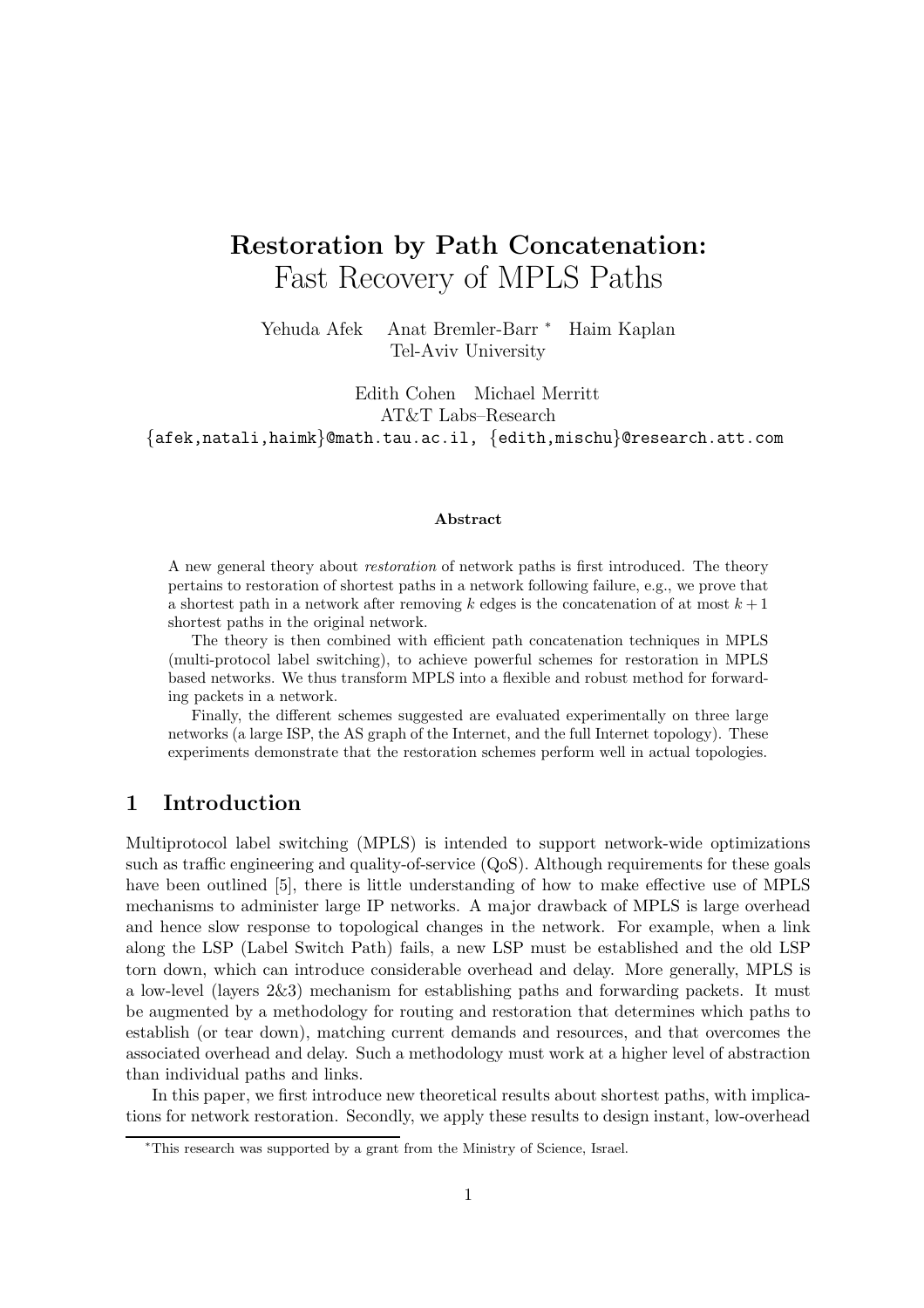restoration schemes for MPLS paths, using path concatenation via the MPLS stack mechanism. We describe different strategies for implementing such restoration, and demonstrate their advantages empirically.

The new graph-theoretic results, presented in the next section, support a general restoration capability for multiple edge failures in arbitrary networks. Theorem 1 shows that in an unweighted network, a reroute necessitated by any single link failure can be obtained by concatenating at most two surviving shortest paths from the original network. While a single fault is the most important case, Theorem 1 is a much more general result, showing that concatenating at most  $k + 1$  such paths suffices to restore any route in the case of any k link failures. For the weighted case, Theorem 2 shows that  $k$  edge failures can be rerouted by concatenating an interleaving of at most  $k + 1$  base paths and k edges.

Applying these results, we next show how path concatenation can support restoration methodologies between all pairs of points in an MPLS domain. Rigid MPLS is thus transformed into a flexible and fault-tolerant set of routes that can withstand topological changes and failures. This provides an interface that allows network engineers to reason about families of paths that can be efficiently established and restored via MPLS.

The operation of concatenating paths using the MPLS stack mechanism is simple  $[6, 2]$ . Packets are routed along paths according to labels: the label indexed into the ILM (Incoming Label Map) of the LSR (Label Swapping Router), and the associated entry in the ILM indicates which outgoing interface to use, and which label to swap in place of the incoming label. (Although ATM networks route cells using mechanism similar to MPLS, ATM is not flexible enough to efficiently support the applications we describe. In place of the general push and pop, ATM uses a strict two-level hierarchy: virtual circuits obtained by concatenating virtual paths.) Applications of path concatenation in MPLS have been suggested before. For example, using a small set of LSP's to compose a larger set has been discussed in general terms in [2, 6].  $\Box A$ 

To our knowledge, our work is the first to propose and investigate the use of path concatenations for backup path establishment and restoration. Although there is substantial literature on restoration in virtual circuit networks (see e.g. [13, 7, 17, 11]), and in MPLS network [16, 14, 20, 15], our path-concatanations based approach is novel as it is tailored to exploit specific characteristics of MPLS.  $\perp A$ 

In considering the application of our restoration schemes to other technologies such as WDM and ATM, the trade-off between the cost of setting up and tearing down virtual circuits versus the cost of path concatenation has to be evaluated. The higher the former cost and the lower the latter, the more attractive our scheme. In MPLS, the concatenation cost is very low when the stack mechanism is used. In WDM the cost of setting up and tearing down is very high, and therefore the scheme is again attractive, although the concatenation cost is not as low as in MPLS. Paths may be concatenated in WDM or ATM by going up to layer 3 at the node at the end of one path and the beginning of the next path. In each such node a look-up is necessary, to find the next virtualcircuit or path leading to the destination. Still, employing our restoration scheme with WDM, this cost is much lower than the overheads incurred when setting up and tearing down new connections. The detailed trade-offs for ATM are less clear, and are not studied in this paper.

Although MPLS deployment is intended primarily to provide alternatives to shortest-path OSPF (and other IGP-like) routes, and to support traffic engineering and QoS routing, the ability to restore shortest path routes in MPLS is important for the following reasons: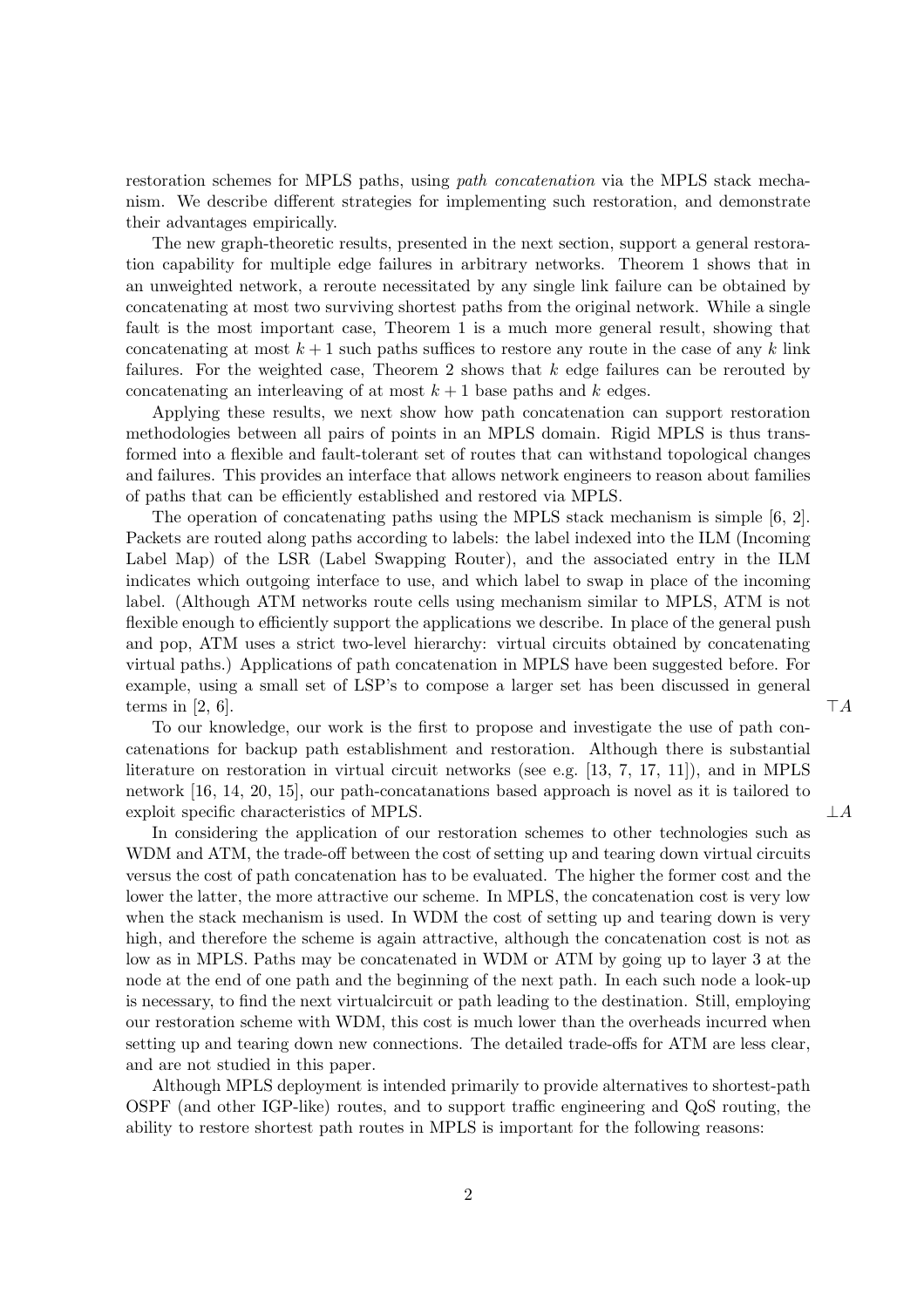- 1. Leading designs of QoS routing and traffic engineering in MPLS clouds suggest employing shortest path routing over subnets of the original network [5]. Such restrictions might be the subnetwork that consists of all the OC48 links, all the links with available capacity over some timescale, or all the links with delay below an appropriate threshold. That is, using explicit MPLS routing, different families of shortest paths are maintained in the network; traditional shortest paths, and shortest paths over different restrictions of the network.
- 2. While the QoS paths may use non-shortest path routes, the signaling used to maintain and manage these paths is routed over shortest paths. Thus, restoring the shortest path quickly is an important step in the restoration of QoS routes.

Without our restoration scheme, if "good" backup paths (e.g., shortest paths) are desired, then typically each link failure would trigger the establishment of many new paths. Previous work proposed to address this costly establishments by compromising the "quality" of the backup paths (e.g., use non-shortest paths); for the simpler aim of maintaining connectivity, it is sufficient to use a small number of pre-established paths [16, 3]. Our approach enables fast restoration without compromising the quality of backup paths.

One limitation of our restoration by path concatenation appoach is that while it provides a fast mechanism for restoring LSP's, it does not include a mechanism to manage bandwidth. Hence techniques of efficiently reserving bandwidth [16, 14, 18] in the original path and the disjoint backup path are irrelevant to our scheme.  $\perp A$ 

# 2 Short MPLS overview

Here we review some basic concepts of MPLS. Readers familiar with MPLS should skip this section and continue in Section 3.

Standard IP routing is hop-by-hop, where in each router the decision is based only on the destination address of the packet. At any given point in time, all packets with the same destination address are routed in exactly the same way, regardless of any other parameter of the packet. At each router along the packet path, the destination address of the packet is examined and the longest prefix that matches that address is found, out of all those prefixes (usually several tens of thousands) in the router's forwarding table. The packet is then routed according to the information associated in the forwarding table with this Best Matching Prefix  $(BMP)$ .

The inability to distinguish between different flows with the same BMP, and the cost of computing the BMP at each router, originally motivated the development of label switching protocols. All the packets of the same flow are tagged with a unique label upon entering the network layer. At each router on the path, the label is used to switch (rather than route) the packet to its next hop. That is, the label is used as an index into a switching table.

Each LSR maintains two basic tables, the ILM which is used for switching and the Forwarding Equivalence Class (FEC) Map which is used for routing of packets that arrive without a label. The ILM table is implemented in hardware in order to perform switching at high rates. Each entry of the ILM contains the next link on the path (interface card), the label that should be swapped into the packet according to the downstream label assignment, and possibly other fields such as an operation (to pop or push a new label on the packet).

3

⊤A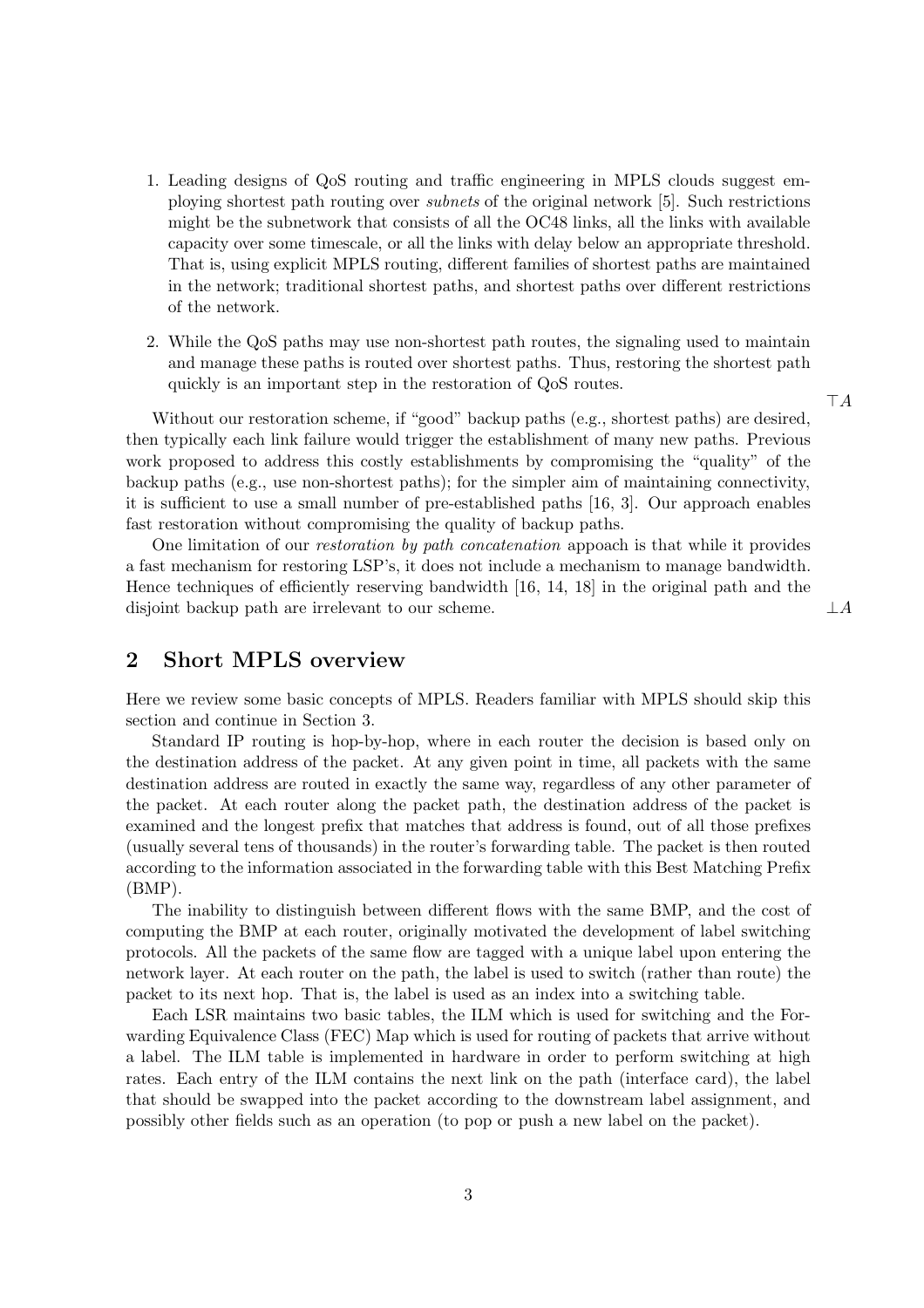The FEC Map is a forwarding table used by packets that enter the MPLS cloud. Each entry in the table corresponds to all the messages that belong to the same FEC, i.e., that are forwarded through the MPLS cloud in the same way. Packets that belong to the same FEC will get the same label and travel the same route in the entire MPLS domain. An example of a FEC could be: all packets to a given destination with the same QoS requirements.

Thus, label switching supports the concept of "route once and switch many": For all the packets in a flow, routing is performed once when setting up the label switched path (LSP), and the label is then used for all the packets at all the intermediate switches. The LSP mechanism affords the ability to do network-wide optimizations such as traffic engineering and quality-of-service (QoS).

The labels in MPLS are a scarce resource. First, they are the key element in the scalability of MPLS, and the more labels needed, the larger the ILM tables. Since the ILM is a hardware switching table that has to operate at high speed, it is built out of expensive memories and its size can be critical. Thus, various methods to reduce the number of labels necessary have been considered, e.g., merging LSP's, which means using the same label for all the packets with the same destination even if they arrive from different ports.

### 3 Theoretical properties of shortest paths

In this section we present our theoretical results. In particular, we show that each new shortest path after k edge failures can be represented as a concatenation of  $k + 1$  shortest paths from the original network if the network is unweighted, and an interleaving of  $k + 1$ such original shortest paths and  $k$  edges in the weighted case. In particular, if a base set of LSP's are provisioned in the network that includes all-pairs shortest paths, then every path can be restored after a single edge failure with the concatenation of at most two or three base LSP's. These results are formalized below.

Theorem 1 After k edge failures in an unweighted network, each new shortest path is the concatenation of at most  $k + 1$  original shortest paths.

Proof: Let  $G = (V, E)$  be a communication graph, let  $E_k$  be a set of k edges in E, let  $G' = (V, E - E_k)$ , and let p be a shortest path from s to t in G'. We will prove that p is a concatenation of at most  $k+1$  shortest paths of G.

Define  $w_0 = s$  and let  $v_1$  be the closest vertex to s on p such that the prefix of p from s to  $v_1$  is not a shortest path in G. Denote by  $b_1$  a shortest path from s to  $v_1$  in G. Since  $b_1$  is shorter than the prefix of p from s to  $v_1$ ,  $b_1$  must contain an edge of  $E_k$ . Let  $w_1$  be the vertex preceding  $v_1$  on  $p$ .

Constructing inductively and having defined  $v_{i-1}$  and  $w_{i-1}$ , if the piece of p from  $w_{i-1}$  to t is not a shortest path in G we let  $v_i$  be the closest vertex to  $w_{i-1}$  on the suffix of p from  $w_{i-1}$  to t such that the subpath of p from  $w_{i-1}$  to  $v_i$  is not a shortest path of G. We denote the shortest path in G from  $w_{i-1}$  to  $v_i$  by  $b_i$ , and the vertex preceding  $v_i$  on p by  $w_i$ . As above,  $b_i$  must contain an edge of  $E_k$ . As an example Figure 1(a) shows the path p and four bypass paths  $b_1$ ,  $b_2$ ,  $b_3$ ,  $b_4$ , the edges  $e_1$ ,  $e_2$ , and  $e_3$  are in  $E_k$ . The bypass paths  $b_1$ ,  $b_2$ ,  $b_3$ ,  $b_4$ share edges and vertices, Figure 1(b) shows the same picture as Figure 1(a) where each vertex or edge are drawn only once.

We will prove that the greatest *i* for which  $v_i$  is defined is no larger than  $k$ . The theorem then follows since  $w_1, \ldots, w_i$  break p into  $i+1$  subpaths each of which is a shortest path in G.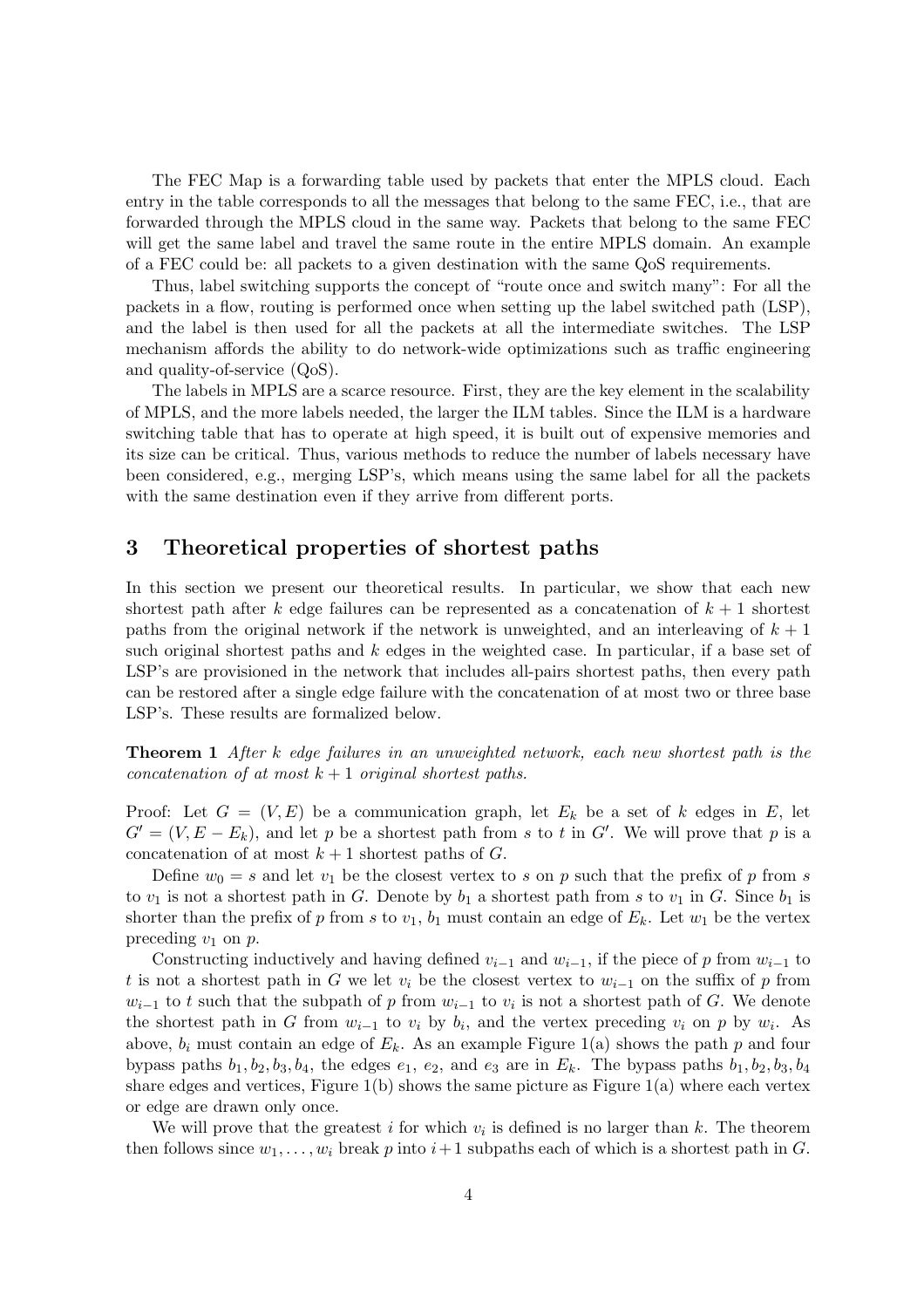To prove that the largest i for which  $v_i$  is defined is at most k we assume for a contradiction that  $v_{k+1}$  has also been defined by the process above. We shall obtain a contradiction by showing that p is not a shortest path from s to t in  $G'$ .

Consider the bypass paths  $b_j$ ,  $1 \leq j \leq k+1$ . As observed above, each such path contains at least one edge from  $E_k$ . We prove in the sequel that there is a nonempty subsequence B of by pass paths  $B = b_{i_1}, \ldots, b_{i_l}$  of size  $|B| \leq k+1$  such that each edge of  $E_k$  which is contained in some  $b_{i_j}$  is in fact contained in an even number of bypasses in B. In the example shown in Figure 1,  $B = b_1, b_2, b_4$ . Assume for the moment that we have established this claim. To obtain a contradiction, we will show that there is a path  $p^* \in G'$  from s to t which uses some pieces of the bypass paths in B and some pieces of p and is shorter than (the shortest path) p. To this end, we first construct a non-simple path  $p'$  in G from s to t. The path  $p'$  includes all the bypasses in  $B$  and additional subpaths and edges from  $p$  that are needed to weave these bypasses, in order, into a path. As we shall see, the length of the path  $p'$  is at most the length of p plus  $|B| - 1$ . The path p<sup>\*</sup> is constructed from pieces of p' and does not include edges that are in  $E_k$ . Since p' includes all bypasses in B, there are at least |B| edges that are in  $p'$  and not in  $p^*$ . Thus,  $p^*$  must be shorter than p and we obtain a contradiction. We now present the constructions of the paths  $p'$  and  $p^*$ .

We first describe how to construct the path  $p'$  starting from p. Path  $p'$  starts at s and is identical to p until vertex  $w_{i_1-1}$ , where  $i_1$  is the index of the first bypass in B. Then it continues according to  $b_{i_1}$  to  $v_{i_1}$ . To define the rest of p' we similarly traverse the bypasses in B one by one in the order in which they occur on B, starting from  $b_{i_2}$ . For each bypass  $b_{i_j}$ we extend p' according to p from  $v_{i_{j-1}}$  to  $w_{i_j-1}$  (note that in case  $i_{j-1}$  and  $i_j$  are consecutive this means that we add to p' the single edge  $(v_{i_{j-1}}, w_{i_{j-1}})$  and then extend p' according to  $b_{i_j}$  to  $v_{i_j}$ . Finally, we continue from  $v_{i_l}$  (the endpoint of the last bypass of B) to t according to p. We point out again that p' may not be a simple path, as different bypass paths in  $\overrightarrow{B}$ may share edges and vertices. Figure  $1(c)$  shows p' for our example where the parts of p not used by  $p'$  are eliminated.

To see the claim on the length of  $p'$ , recall that each bypass path  $b_{i_j}$  is strictly shorter than the corresponding piece of p from  $w_{i_j-1}$  to  $v_{i_j}$  and therefore no greater than the piece of p from  $w_{i_j-1}$  to  $w_{i_j}$ . The pieces of p from  $w_{i_j-1}$  to  $w_{i_j}$  are disjoint, and are not included in p' except for the edges  $(v_{i_j}, w_{i_j})$ , for each pair of consecutive bypass paths  $b_{i_{j-1}}$  and  $b_{i_j}$ . Thus, the length of p', not counting the edges  $(v_{i_j}, w_{i_j})$  for each pair of consecutive bypasses  $b_{i_j}$  and  $b_{i_{j-1}}$ , is at most the length of p. Since the number of consecutive pairs of bypasses in B is at most  $|B| - 1$ , the length of p' is at most the length of p plus  $|B| - 1$ .

We now describe the construction of  $p^*$  from subpaths of  $p'$ . Define the graph  $H =$  $(V_H, E_H)$  as follows. Let E'' be the subset of the edges in  $E_k$  that are contained in some bypass path in B. The vertex set,  $V_H$ , consists of the endpoints of the edges in  $E''$ , together with s and t (even if they are not endpoints of any edge in  $E''$ ). We define the set  $E_H$ , the edges of  $H$ , using the path  $p'$  as follows. Consider the set of paths obtained by removing all the edges in  $E_k$  from  $p'$ . Each such path,  $p''$ , connects two vertices of  $V_H$  and does not contain edges from  $E_k$ . For each such p'', we place a corresponding edge in  $E_H$  between the endpoints of p'. This way, each edge of H is associated with a subpath p'' of p'. Note that H may contain parallel edges as different subpaths  $p''$  may share both their endpoints. Figure 1(d) shows  $E_H$  and the piece of p' corresponding to each edge for our example. Figure 1(e) shows the graph  $H$  for our example.

Recall that the set B is such that each edge in  $E''$  occurs on an even number of bypass paths in B. Therefore, each edge of  $E''$  also occurs an even number of times on  $p'$ . From this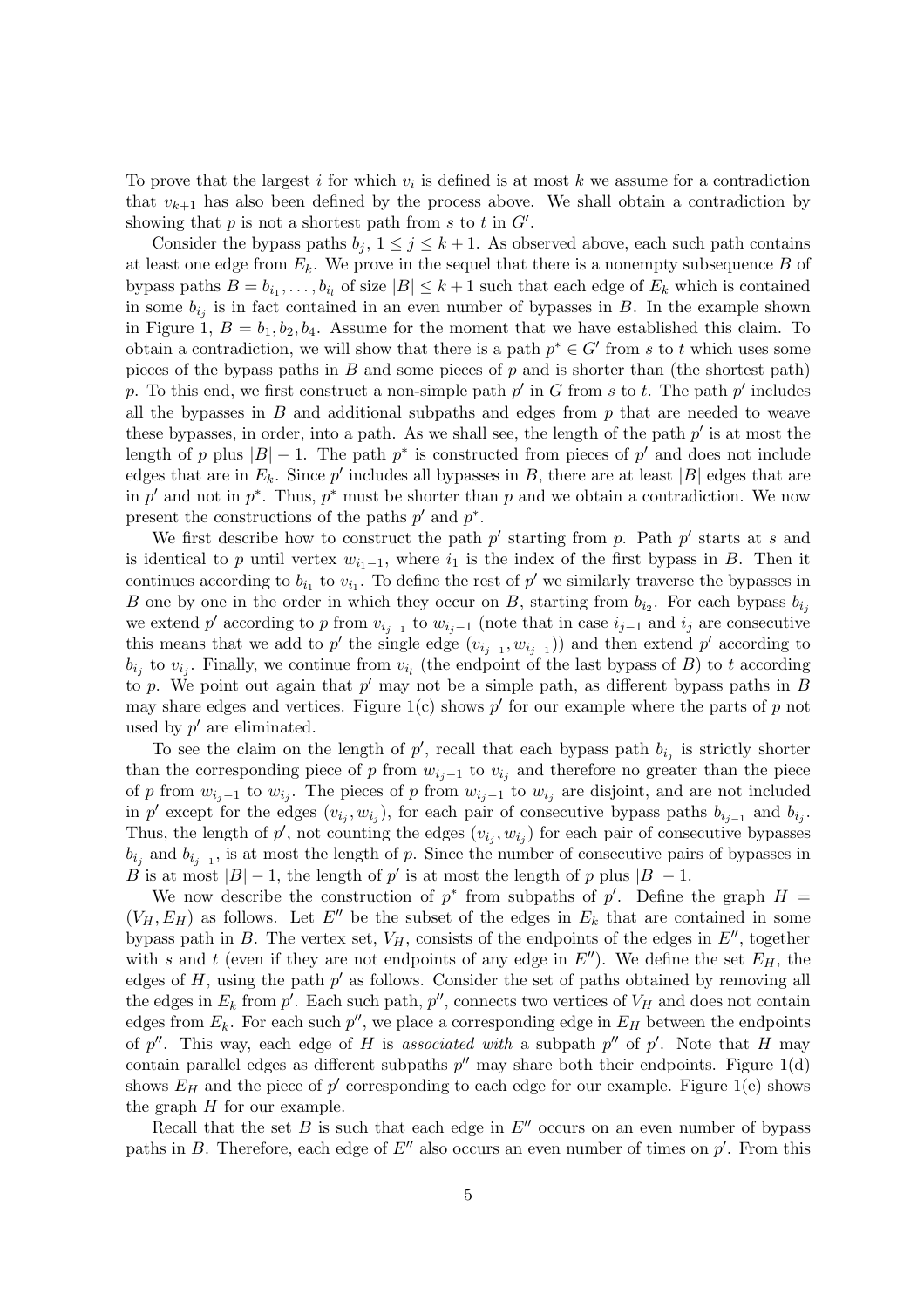

Figure 1: Illustration of the proof of Theorem 1.

we obtain that the degree of every vertex of  $H$  but s and t is even. Since the degrees of all vertices but s and t are even, there is an Eulerian path from s to t in  $H$ . Such path can be greedily constructed as follows: Pick an arbitrary edge  $(s, v)$  adjacent to s to start the path. Since the degree of every vertex  $v \neq t$  is even, every time we enter  $v \neq t$  there must be an edge not yet on the path adjacent to  $v$  that we can add to the path. The only way for this process to end is by reaching t. This path from s to t in H defines a path  $p^*$  in  $G'$  from s to t that we obtain by replacing each edge from H by the subpath of  $p'$  associated with it. Figure 1(f) shows  $p^*$  for our example.

All that remains to complete the proof is to prove that there exists a nonempty subsequence B of at most  $k + 1$  bypass paths such that each edge of  $E_k$  which is contained in a bypass of  $B$  occurs in an even number of bypass paths of  $B$ . To this end, we associate with each bypass path b a boolean vector of dimension k indexed by the edges in  $E' = \{e_1, \ldots, e_k\}.$ The  $i^{th}$  bit of the vector is 1 if and only if  $e_i \in b$ . Since we assumed that there are at least  $k+1$  bypass paths, we have at least  $k+1$  such vectors. Since the set of k-vectors over  $GF_2$ is a vector space of dimension k, any subset of  $k + 1$  vectors must be dependent. That is, there must be a linear combination which sums to the zero vector. If we take all the vectors with coefficient 1 in such a linear combination, and order the associated bypass paths by their index, we obtain a nonempty subsequence B of at most  $k+1$  bypass paths whose associated vectors sum to the zero vector. The sum of vectors is zero over  $GF<sub>2</sub>$  if and only if each coordinate is set to 1 in an even number of vectors. Therefore,  $B$  is such that each  $E_k$  edge appears in an even number of bypass paths, as required. П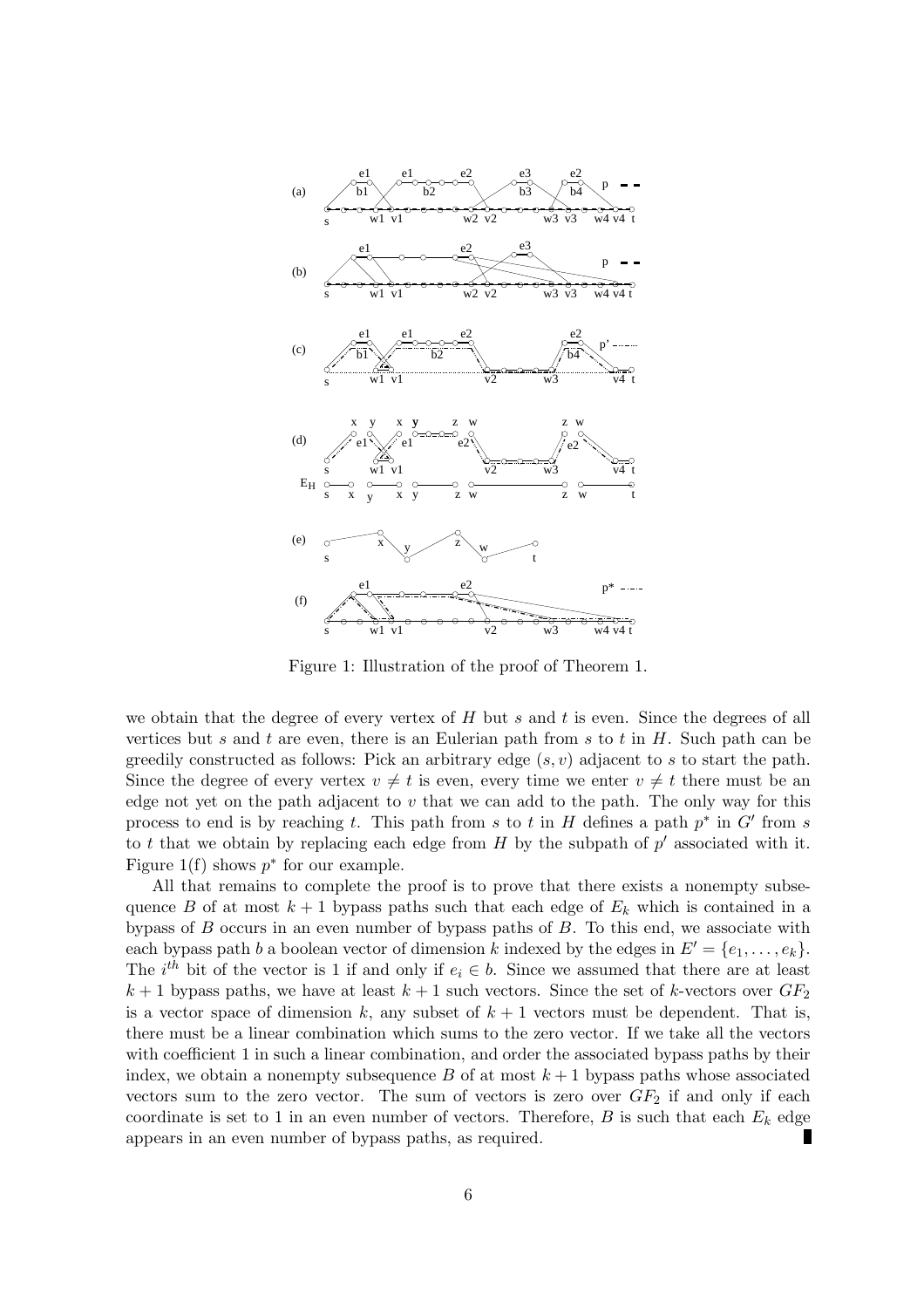The example in Figure 2 shows that the bound of Theorem 1 is tight. After  $k$  edge failures, there is a unique remaining path connecting  $s$  and  $t$ . Note that the top node of each tooth can not be an interior node of a shortest path. Thus, any partition of the remaining path to original shortest paths must include at least  $k + 1$  paths. In the general weighted



Figure 2: Example showing that Theorem 1 is tight.

case Theorem 1 does not hold, as is shown below by the example in Figure 3. However, a proof similar to the proof of Theorem 1 establishes Theorem 2, below. (The key difference is in the second and third paragraphs of the proof: define  $w_i$  to be  $v_i$ , instead of the vertex preceding  $v_i$ . The k edges into the k vertices  $v_i$  are the k edges referenced in the theorem.) The example in Figure 3 shows that Theorem 2 is tight: After the k edge failures indicated, there is a unique surviving path connecting  $s$  and  $t$ . Note that the only original shortest path each length-1 +  $\epsilon$  edge participates in is the edge itself. Removal of these k edges from the remaining path partitions it to  $k + 1$  original shortest paths. Thus, the new shortest path includes k edges and  $k + 1$  original shortest paths.

Theorem 2 After k edge failures in a weighted network, each new shortest path is a concatenation interleaving at most  $k + 1$  original shortest paths and  $k$  edges.



Figure 3: Example showing that Theorem 2 is tight.

In a network with multiple shortest paths between pairs of endpoints, it may be expensive to represent the complete set of shortest paths. In such cases, it would be prudent to select only a subset of the all-pairs shortest paths to include in the basic set, chosen in a way that preserves the ability to restore shortest paths after failures. The next theorem shows that such a basic set can include only a single path between every source and destination. (The proof is a simple corollary of Theorem 2, obtained by infinitesimal padding of edge weights to create a unique set of shortest paths.)

Theorem 3 Given a weighted network G, there exists a set of base paths, Base, containing exactly one shortest path between every pair of connected vertices, so that the following holds: After k edge failures in  $G$ , if a path connects two vertices, then they are connected by a concatenation of at most  $k + 1$  shortest paths from Base and k edges.

Theorem 3 can obviously be applied to unweighted graphs, as well, but at the potential cost of k additional edges in some of the restored paths. In particular, if the base set is selected by the infinitesimal padding process outlined above, some topologies are certain to introduce these  $k$  additional edges in some of the restored paths. Consider a network with  $V = v_1, \ldots, v_{2k+2}$ , and two parallel edges between any two consecutive nodes. Using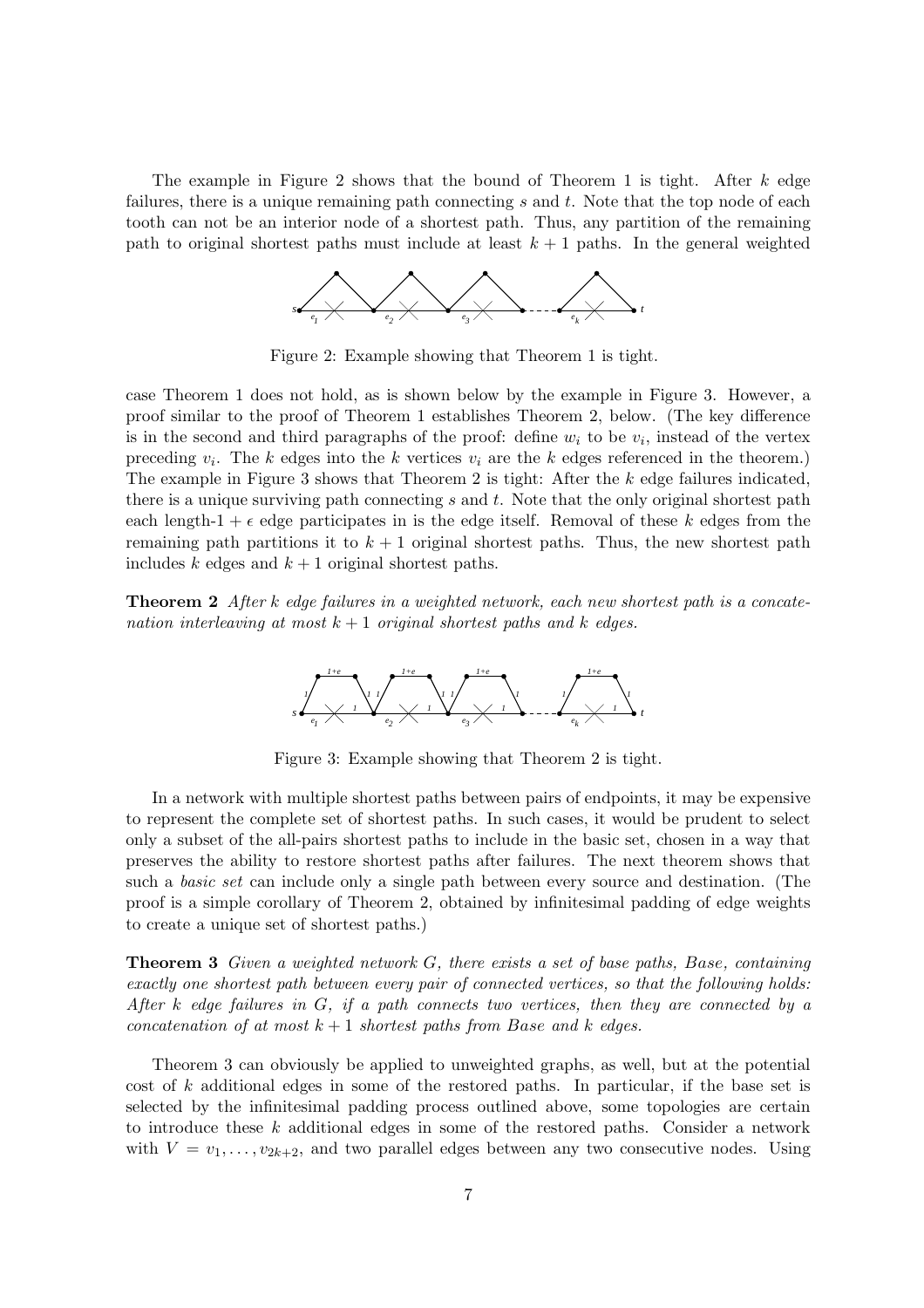padding, each shortest path in the base set consistently uses the same edge between each pair (the shorter edge after padding). If the "shorter" edge in each of the k pairs  $(v_{2i}, v_{2i+1})$  $i = 1, \ldots, k$  fails, the best partition of the restoration path from  $v_1$  to  $v_{2k+2}$  is into  $2k+1$ single edges (These consist of  $k + 1$  "shortest path" edges and k additional edges.) However, in this example, there is a better choice for a base set: for each pair  $v_i, v_j \, j > i + 1$ , use the "longer" edge from  $(v_i, v_{i+1})$  and the "shorter" edge from  $(v_{j-1}, v_j)$ . This selection will guarantee that any restoration path will have at most two components (edges or original shortest paths) under any 1-link failure.

An interesting and natural question is whether in the unweighted case there is always a base set of shortest paths, containing exactly one shortest path between every pair of connected vertices, that guarantees restoration paths with fewer than  $2k+1$  components after k failures. (Notice that by Theorem 1, we have  $k+1$  components as a lower bound.) For  $k=1$ , a cycle of four nodes answers this question in the negative: if a single shortest path is chosen between each pair of nodes, there is always a single failure that requires three edges (two trivial paths and an edge) to be concatenated for restoration. For  $k > 1$  the question is open, and the general question of minimal base sets is intriguing.

For example, choosing a larger base set, especially one which includes paths that are not shortest paths in the original graph, may avoid the need for the extra  $k$  edges that are required in the weighted case. (Again, in the unweighted case a maximum concatenation of  $k+1$  paths is required, while in the weighted case a maximum concatenation of  $k + 1$  paths plus k extra edges is required.) The following corollary bounds the size of the base set that is required.

**Corollary 4** In a weighted graph, there is always a base set of  $n(n-1)/2 + 2m(n-1)$  paths, where m is the number of edges, such that the restoration path consists of at most  $k+1$  base paths.

Proof: Choose the base set as follows: Select a base set of shortest paths, one for each pair on nodes. For each edge  $(u, v)$  append  $(u, v)$  to all shortest paths starting or terminating at u or v, and add the resulting paths to the base set. (In practice, of course we can remove all added paths which are not shortest paths after some removal of k edges or less.) г

Evaluating the size of base sets required in practice, we observed (See Section 5) that the number of edges, m, is very small in real networks. Hence taking for example, a network with average degree 4 ( $m = 2n$ ), means that by pre-provisioning a base set nine times larger than just shortest paths, reduces the maximum number of concatenated paths from  $2k+1$  to  $k+1$ .

Remark: The underlying graphs we considered thus far are undirected. The paths in the base set, however, can be thought of as directed or undirected. So far we treated them as undirected, but in the context of MPLS, it makes sense to have directed base paths (since the label distribution protocol [4, 12] is a directed protocol). Our claims thus far mostly apply to directed base paths. The differences are as follows (1) The statement and proof of Theorem 3 remain the same, but the interpretation for the set of base paths is a set that contains a path per *ordered* pair of nodes (thus the base set is of size  $n(n - 1)$ ). (2) In Corollary 4, we expand the base set by appending each edge to all base paths terminating at one of its end points. Thus, the size of the expanded base set is  $n(n-1)+2m(n-1)$ . (3) The example that uses a cycle of 4 nodes to show that there is no set of undirected base paths for unweighted graphs that avoids the "extra" edge with a single edge failure, is not applicable for directed base paths. Thus, we leave open the question whether there always exists a set of base paths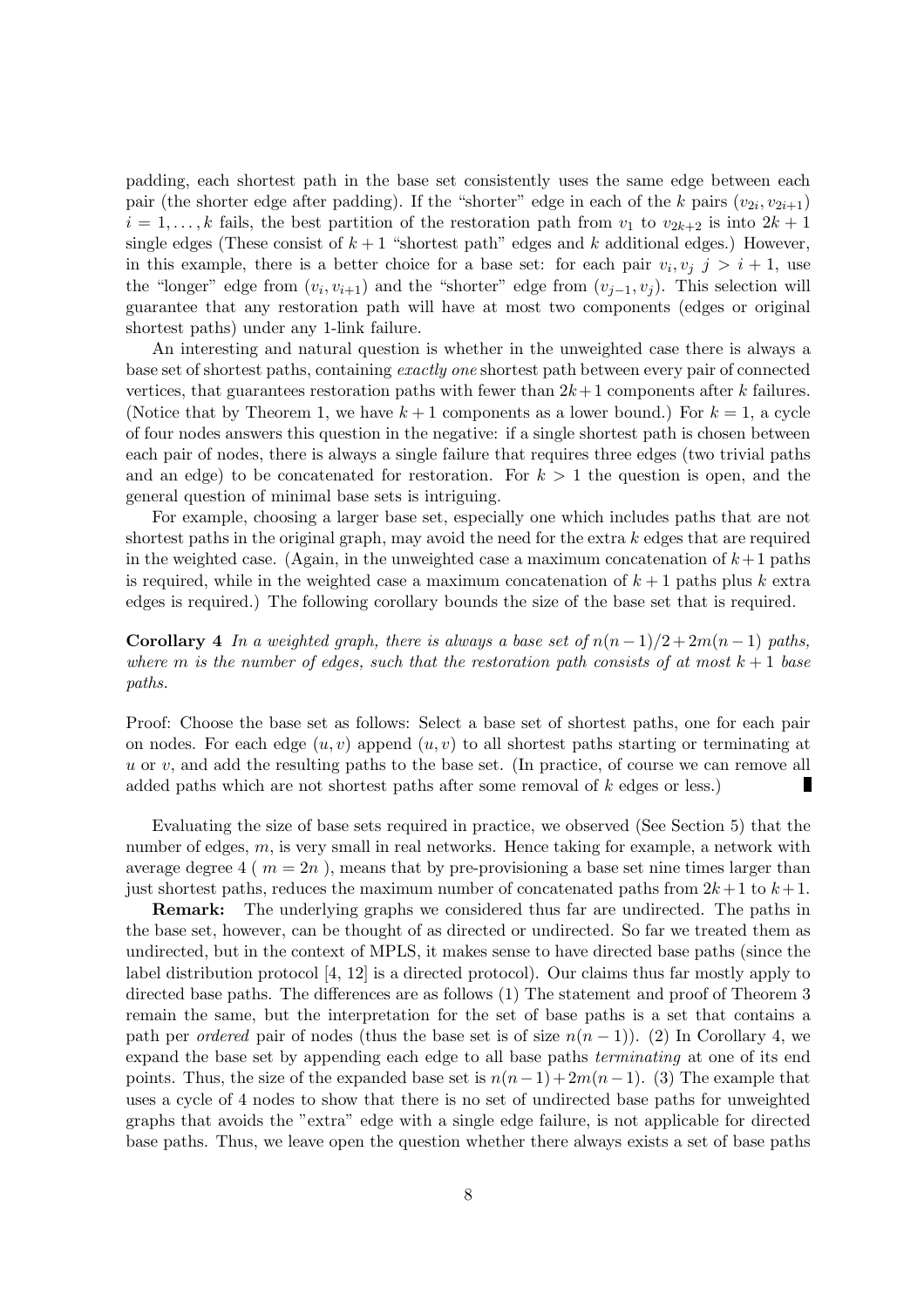

Figure 4: In case of failure of router  $v$ , the shortest path between  $s$  and  $t$  is the concatenation at least  $(n-2)/2$  shortest paths.



Figure 5: Theorem 1 does not hold in directed graphs: If  $(a, b)$  fails the new shortest path from s to t is a concatenation of at least  $(n-2)/3$  original shortest paths.

(one for each ordered pair of nodes) such that after  $k$  failures, the new shortest paths is a concatenation of fewer than  $2k - 1$  base paths and edges.

We cannot prove any similar general bounds in case of router failures. Indeed there are networks in which the smallest number of pre-established LSP's that must be concatenated in order to create the shortest path after a node failure is  $O(n)$ . Figure 4 shows a network in which the shortest path between any two routers that are not neighbors has length two. Hence, the shortest path from  $s$  to  $t$  after the failure of  $v$ , is the combination of at least  $(n-2)/2$  shortest paths. On the positive side, a node failure is equivalent to a failure of all incident edges. Thus, applying the results from edge failures, we obtain an upper bound on the number of path concatenations needed, which is proportional to the degree of failed nodes. Fortunately, in real backbone networks the average degree is around 3.5 (see Table 1). Our empirical results (Section 5) suggest that in reality it is even smaller, with average of 2.1.

A limitation of our results is that they apply to undirected graphs (where edges are bidirectional and weights are symmetric, that is equal on the two directions), but simple extensions of the theorems to directed graphs are not possible (a counter example is provided in Figure 5). We note, however, that while it is possible to configure OSPF routing with  $\top A$ asymmetric weights (where the two flow directions of the same link are assigned different weights), the current common practice is to use symmetric weights (Typically the weight assigned to a link is proportional to its bandwidth capacity, and thus, the resulting weights are symmetric since most links have equal capacities in both directions). We note, however, that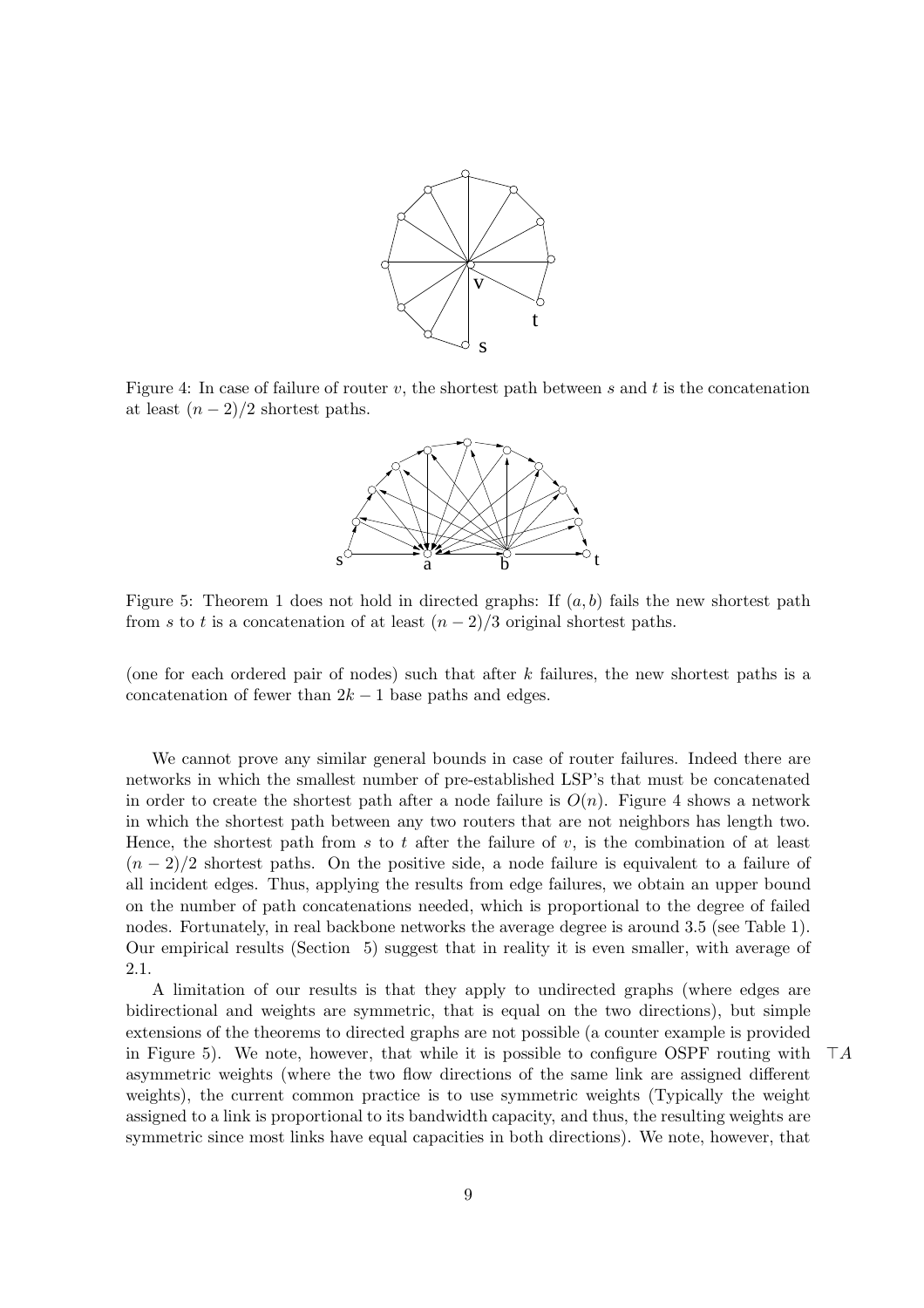this practice may be changing by emerging traffic engineering techniques. These techniques adapt the weights according to demand and usage, and can generally assign assymetric link weights (see [9]).  $\perp A$ 

# 4 Restoration by Path Concatenation, RBPC

This section explores RBPC, the use of path concatenation to efficiently restore broken MPLS paths. Source-router application of RBPC enables fast restoration and recovery without using new labels and without changing the ILM tables. After static provisioning of a basic set of shortest paths, and running in conjunction with e.g. OSPF to distribute dynamic topology (i.e. failure) information, the method eliminates the need for a special label distribution protocol (LDP [4] ) and is guaranteed not to introduce loops in the paths created.

In topology-based (static) MPLS, a set of LSP's is provisioned in the network by a routing protocol (e.g., OSPF or EIGRP). Usually, this set consists of the shortest paths between all source-destination pairs in the network. This set is a large and rigid set of paths. In case of a link failure, all the paths affected by the failure have to be torn down and new paths for the corresponding pairs constructed. This process includes signaling along the old and new paths to re-claim the labels along the broken path and to re-assign labels to form the new path. These processes affect the ILM tables and the FEC (Forward Equivalent Class) tables on the corresponding LSR's. Moreover, in most cases the establishment of a new LSP includes a slow and costly process of loop prevention. All together, this is a costly process in terms of signaling and in terms of overhead placed on the routers.

The high overhead and slow response time to link failures can be eliminated in an obvious way: for each possible link failure, pre-provision a set of backup shortest paths. That is, for each link pre-compute all the paths that would be affected by its failure, and for each affected path establish a backup LSP that would correspond to the new shortest path between the same pair of end-stations. This has a huge advantage in that only the source router needs to act in the occurrence of a fault. However, this method suffers from the following problems: First, it requires the usage of many more labels–by themselves a potentially scarce resource (especially in optical applications). Second, the ILM table resides in fast and expensive memory, and is also multiplied in size by a large factor (see max ILM stretch factor in Table 2. Third, this pre-provisioning for single faults is ineffective if multiple faults occur, and the costly online method must be used. Moreover, a large portion of these backup paths may never be used.

In RBPC, this large set of restoration paths are constructed by concatenating LSP's from a much smaller pre-provisioned set, preserving the advantages of pre-provisioning without these overheads, and extending the technique to protect against multiple failures. RBPC has several variations, depending on the routing protocol (OSPF or EIGRP and/or BGP ) and depending on other parameters that are discussed here. We focus on the simple case of one fault, in which a set of basic paths are provisioned as LSP's, corresponding to a set of all-pair shortest paths in the network. (For the moment consider the unweighted case.) Suppose we remove a link from the network. We observe (Theorem 1) that for each basic path that is broken by this change, if an alternate shortest path exists in the network, then it is the concatenation of at most two original shortest paths. Given this observation, RBPC uses the MPLS stack mechanism to route packets along the concatenation of two basic paths. (See Figure 6.) Specifically, upon learning that an edge in basic path P1 has failed, the source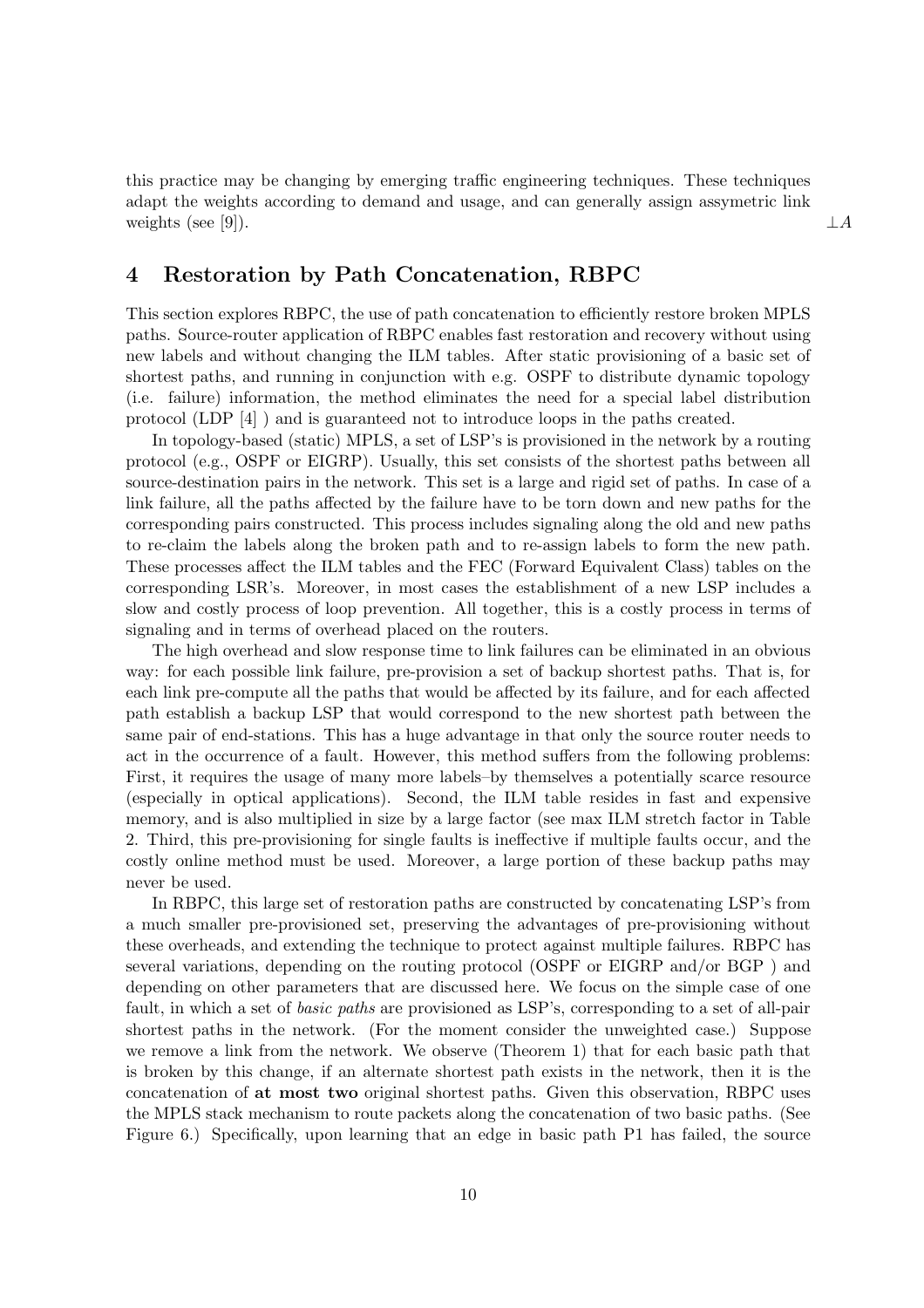router (SR) places two labels that correspond to the two basic paths (P2 and P3) on the packet, and the destination router on path P2 (which is also the source router on path P3) pops the stack and routes the message on the label switched path P3 to the destination router (DR). This change is reversed when the link recovers. Generalizations to k faults and to the weighted case (invoking Theorem 2) are straightforward.



Figure 6: Restoration by path concatenation: The concatenation of P2 and P3 is the new shortest path from SR to DR.

Theorems 1 and 2 provide theoretical bounds on the number of base paths needed to restore after multiple failures. But the empirical tests described in this section show that almost all broken paths are covered by only two basic paths, even in the weighted case. We also considered cases in which two or more links may fail, and show here that in practice, in the face of multiple failures there is only a modest increase in the number of basic path concatenations needed to restore along shortest paths. The theoretical situation with router failures (instead of links) was not nearly as positive–in pathological networks a single router failure may disrupt a shortest path and require a large number of basic paths to recover (essentially resulting in source routing–see Figure 4). In practice, our empirical studies indicate such pathologies do not occur, and RBPC is also effective in protecting against such failures–see Table 2.

Summarizing, restoration by path concatenation provides the speed and simplicity of preprovisioned restoration paths without the associated overheads, and extends the technique to multiple failures. Restoration and recovery is carried out by simple actions at source routers (off-loading high-volume backbone nodes that do not originate traffic), with no need for special signaling or communication beyond failure notification (e.g., without LDP in conjunction with OSPF).

We next discuss implementation of RBPC, and present empirical results simulating its application in three network topologies. We then introduce local RBPC, a variation of RBPC that is run by the router adjacent to a failed link, discuss alternative implementations and evaluate them empirically.

#### 4.1 Implementing RBPC

As described in the previous section, a base set of paths is statically provisioned in the network. Then, for each path that breaks because of a link failure, an alternative path is created by concatenating paths from the base set. The base set must be selected to efficiently support this restoration scheme, i.e., that under reasonable failure conditions it will be possible to replace a broken path with a small number of basic paths.

In more detail the scheme works as follows: The labels that correspond to the base set are placed in the ILM tables in the routers. As discussed above, in addition to an ILM table, each router has an FEC table. The router uses the FEC table for traffic that originates at this router (or at hosts or peers attached to this router). The FEC table has an entry for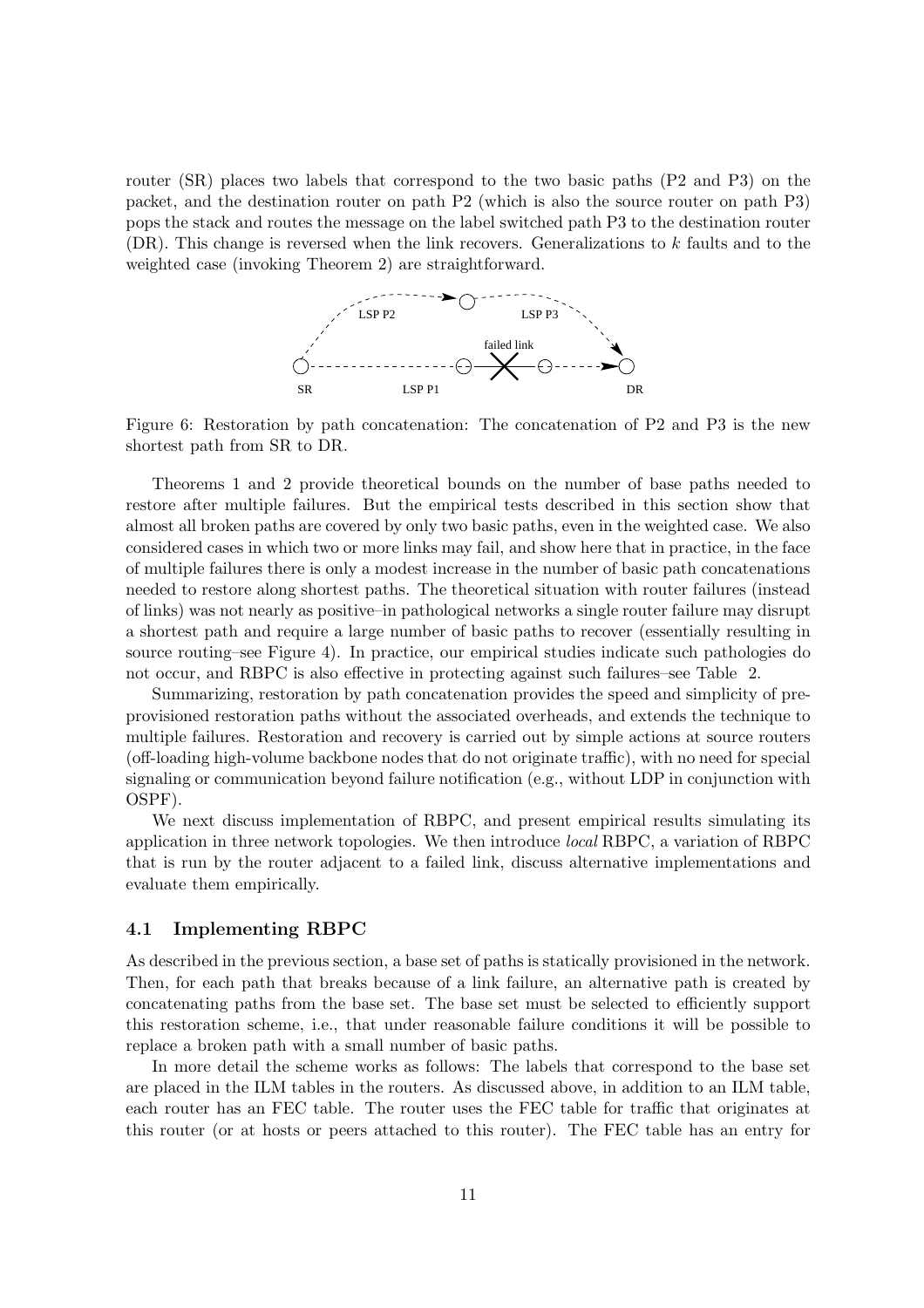each destination which tells, for each flow to that destination, which label(s) to place on the headers of the corresponding packets.

To implement the restoration scheme, for each link in the network the router has a set of changes to its FEC table. This set of changes includes a new entry for the FEC table, for each destination that used the failed link in the original routing. (That is, for every destination for which a basic path utilized the failed link.) The new entry contains the sequence of labels to be pushed on packets heading to that destination, corresponding to the sequence of (still operational) basic paths that will replace the disrupted path. When a link fails, the original FEC entries are updated by substituting these new entries.

Each time a router learns about a link failure or recovery, it updates its FEC table with the set of updates associated with this link failure or recovery. (This process could be computed online but will be fastest if pre-computed and indexed by the specific link failure or recovery.) This is all that needs to be done for single link failures. Given the otherwise static topology, computation of these FEC updates is straightforward. Moreover, restoration is performed without touching any of the ILM tables or other elements internal to the network.

Multiple failures may force an online computation. When multiple links fail, the source router learns about the failures (e.g., by link state broadcast). Then a routing algorithm (e.g., OSPF) is invoked at the source to compute the new route from the source to the destination. The routing algorithm could be OSPF, EIGRP, or another algorithm such as would support QoS. The restoration scheme accepts the new route from the routing algorithm and selects a set of still-operational paths from the basic set that covers the new route. That is, the restoration scheme is responsible for the restoration and not for the routing. While RBPC may be used with any routing algorithm, in the remainder of this section we examine and consider its use with a shortest-path approximation to OSPF.



Figure 7: Detail of source-router RBPC: changes to FEC in source router.

All-pairs shortest paths is an approximation to OSPF routing and these paths are natural candidates for the basic LSP's in RBPC. Indeed, our empirical and theoretical results demonstrate that this set of basic paths is an excellent foundation for link restoration. We next discuss some details of the implementation of RBPC with OSPF. Each router stores the static topology of the network and uses it to compute the set of basic shortest paths that will be used as LSP's. This set should contain at least one shortest path between every pair of routers, and all subpaths of this shortest path i.e. every contiguous sequence of routers. In the rare cases where an edge  $(u, v)$  is not a shortest path between u and v, the basic set of paths must also contain the single edge path  $p = u, v$ . To follow this scheme, each router must store the basic set of paths and their labels. In the case where the basic set contains only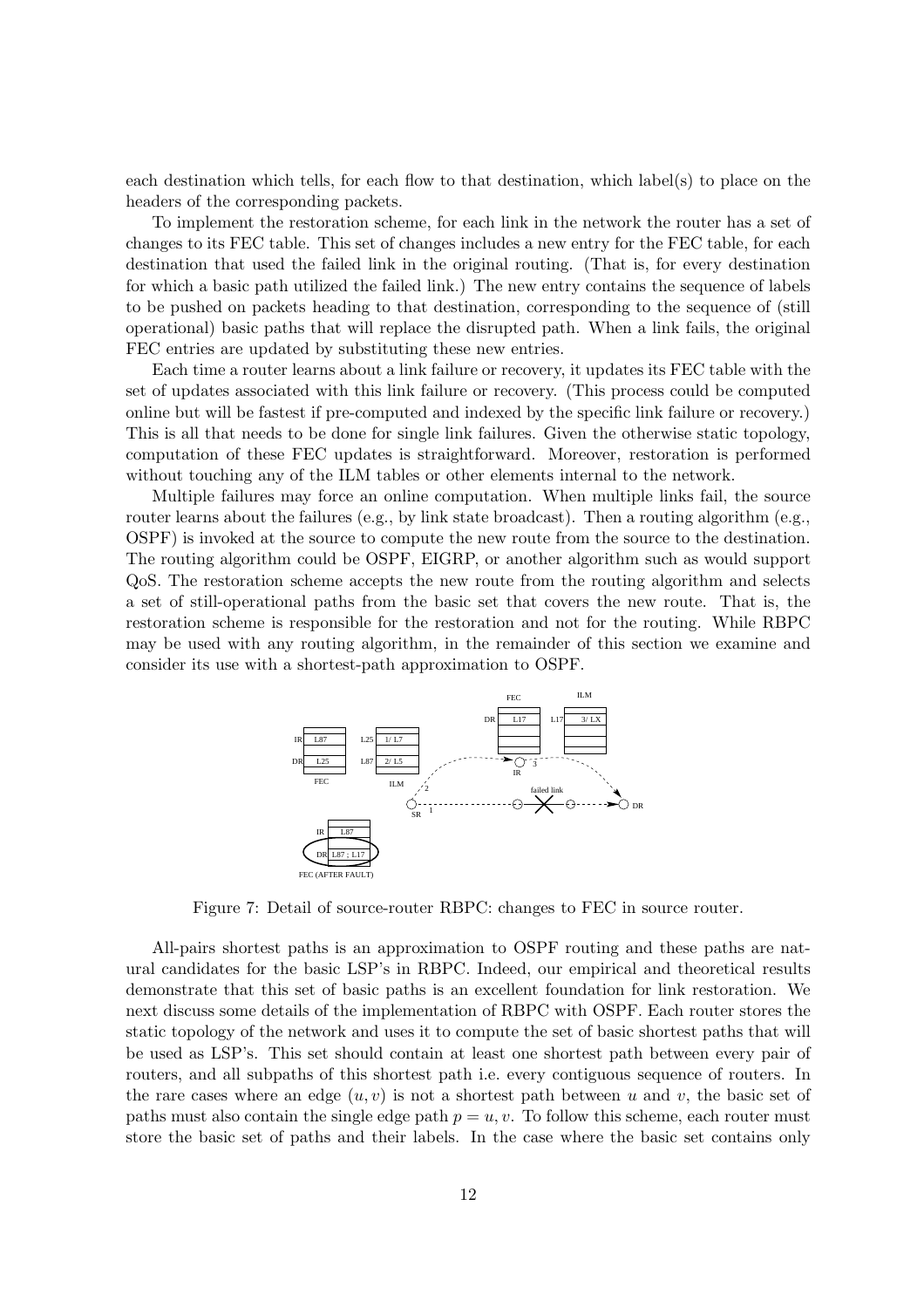one shortest path between every pair of routers, the space required to store this information is  $O(n^2)$ , where *n* is the number of routers in the network.

If the basic set contains all-pairs shortest paths, a simple greedy algorithm can be used to find the basic paths whose concatenation is a restoration route  $SP'_{st}$ . Router s first finds the largest prefix  $p'$  of  $SP'_{st}$  which is a basic path  $(p'$  may be found by a binary search on prefix lengths). It makes path  $p'$  the first component in the restoration path and continues to decompose the suffix  $SP'_{st} - p'$  of  $SP'_{st}$  in the same manner.

If as we discussed in Section 3 the network has many shortest paths between endpoints and the set of base paths does not include all possible shortest paths, this greedy algorithm will not work, as the chosen shortest path may not be a concatenation of this sparser set of paths. In this case, Dijkstra's algorithm can be run on the graph in which the surviving base paths are edges. If the basic set is suffix-closed<sup>1</sup> and contains at least one shortest path between each pair of nodes, by Theorem 2 there exists a shortest path that is the concatenation of at most two basic paths and one edge.

### 4.2 Local RBPC

An alternative application of RBPC 'patches' link failures by applying RBPC at the router adjacent to a failed edge. (We call this scheme *local RBPC*.) The adjacent router can utilize a concatenation of shortest paths to route around the failed edge to the path destination. This allows immediate restoration of the LSP as soon as the failure is detected, without e.g., waiting for the link-state protocol to propagate failure information to the path source. However, application of shortest path restoration at this point in the path requires router R1 to update the ILM table, replacing the entry associated with the broken path. The replacement entry instructs the router to replace the incoming label with the sequence of labels associated with the successive restoration paths.

We consider two strategies for implementing local RBPC, end-route and edge-bypass. As indicated in Figure 8, in end-route RBPC, the router adjacent to the faulty link, R1, re-routes along a concatenation of basic paths directly to the destination, DR, by updating its ILM appropriately. The alternative scheme, edge-bypass RBPC, is illustrated in Figure 9. In this scheme, R1 re-routes around the failed link using path concatenation, where the original LSP resumes.



Figure 8: End-route local restoration by path concatenation

Examining end-route RBPC in more detail, upon detecting the link failure, the router adjacent to the faulty link, R1, replaces the ILM entry for the disrupted LSP with a series of labels, which will be pushed in place of the incoming label, together with an indication of the new output interface. For example, in Figure 8, the entry at R1 for LSP P1 is replaced with instructions to (after removing the incoming label): push first the initial label of LSP P5,

 ${}^{1}$ A set of paths is suffix-closed if any suffix of a path in the set is also a path in the set.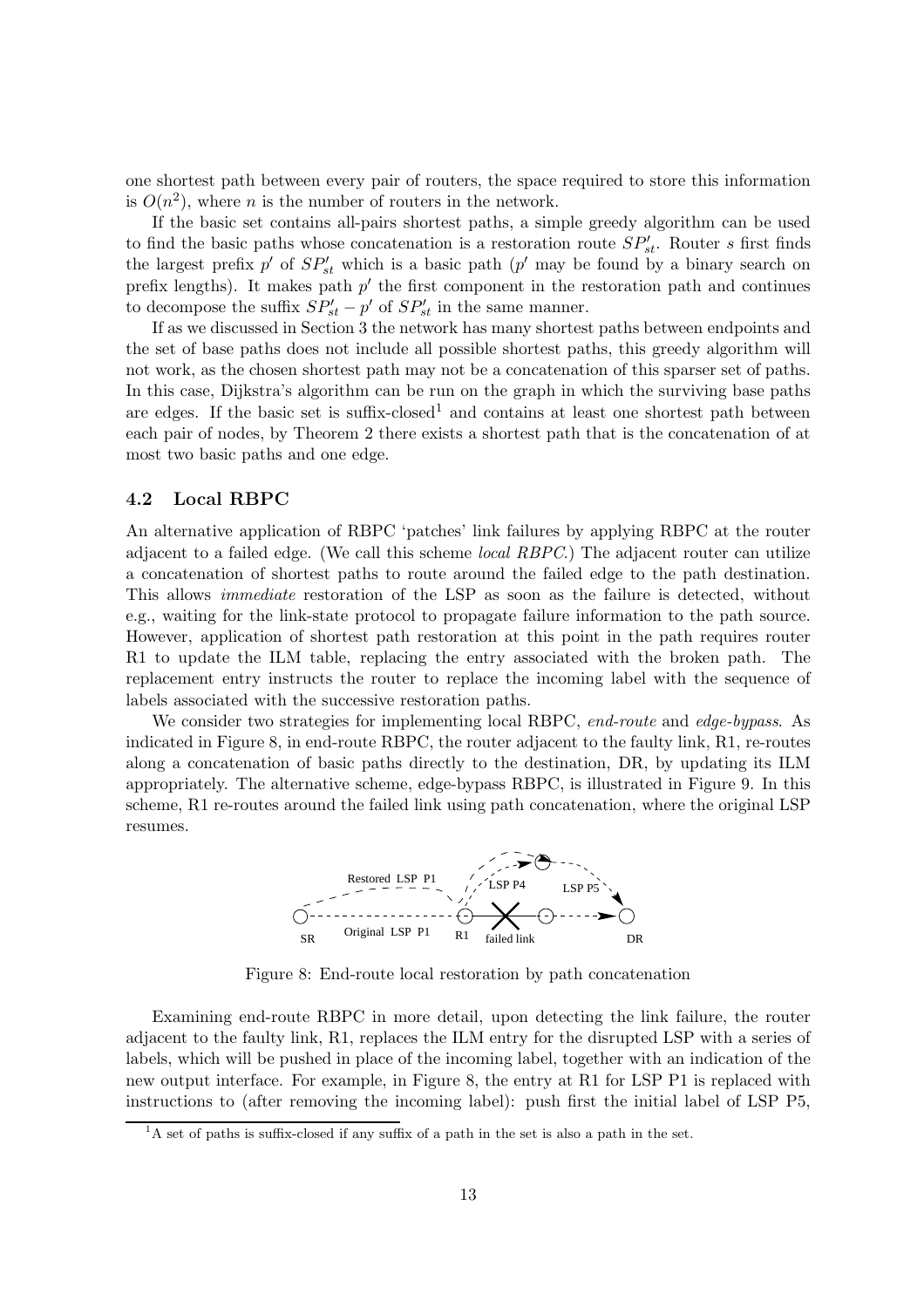then the initial label of LSP P4, and to forward over the interface of LSP P4. These changes are reversed when the link recovers.

Similarly, in edge-bypass RBPC, the router R1 replaces the ILM entry for the disrupted LSP, but to route packets around the edge and then resume the original LSP. For example, in Figure 9, the entry at R1 for LSP P1 is replaced with instructions to (after removing the incoming label): first, push the original label entry at R1 for LSP P1, then the initial label(s) for the bypass path(s), and to forward over the alternative interface. Again, these changes are reversed when the link recovers.

By making a local decision to route around the failed edge, it is possible that using local RBPC, the concatenated LSP will not be a shortest path from the source router to the destination. (Although it will be the concatenation of a shortest path from source to R1, and from R1 to the destination.) While this could introduce serious inefficiencies in theory, Figure 10 details the impact as compared to applying RBPC at the source router. The figure shows that the length of the vast majority of the routes obtained by the local restoration at R1 is about as long as the shortest route from the source to the destination (which would have been obtained by RBPC).



Figure 9: Edge-bypass local restoration by path concatenation

Knowledge of the global topology and of the failure only of incident links allows a router to safely apply local RBPC. But local re-routing alone will not allow loop-free restoration in the face of multiple link failures. Hence, routers must monitor the dynamic topology via the link-state protocol, and modify the restoration path concatenation as needed to recover from multiple failures.

This leads naturally to consideration of a hybrid scheme, in which both source routing RBPC and local RBPC can be utilized simultaneously. In this scheme, the adjacent router immediately re-routes affected LSP's, though not always along shortest paths, and the source router eventually redirects along a shortest path.

### 5 Empirical results for source-router RBPC

We have tested RBPC on three network topologies: The internal topology of a large autonomous system, the autonomous system topology of the Internet (similar to [8, 19]) and the topology of a large percentage of the Internet routers (in which autonomous system borders are ignored), as indicated in Table 1. These tests indicate that RBPC performs well at scale, far better than the worst-case bounds of our theoretical results. In each case the set of basic paths corresponds to all-pairs shortest paths, and the results describe the efficiency of restoration using concatenations of these basic paths.

The first topology is derived from a snapshot taken of a large ISP, constituting a single autonomous system in the Internet. (We removed links under provisioning and treated the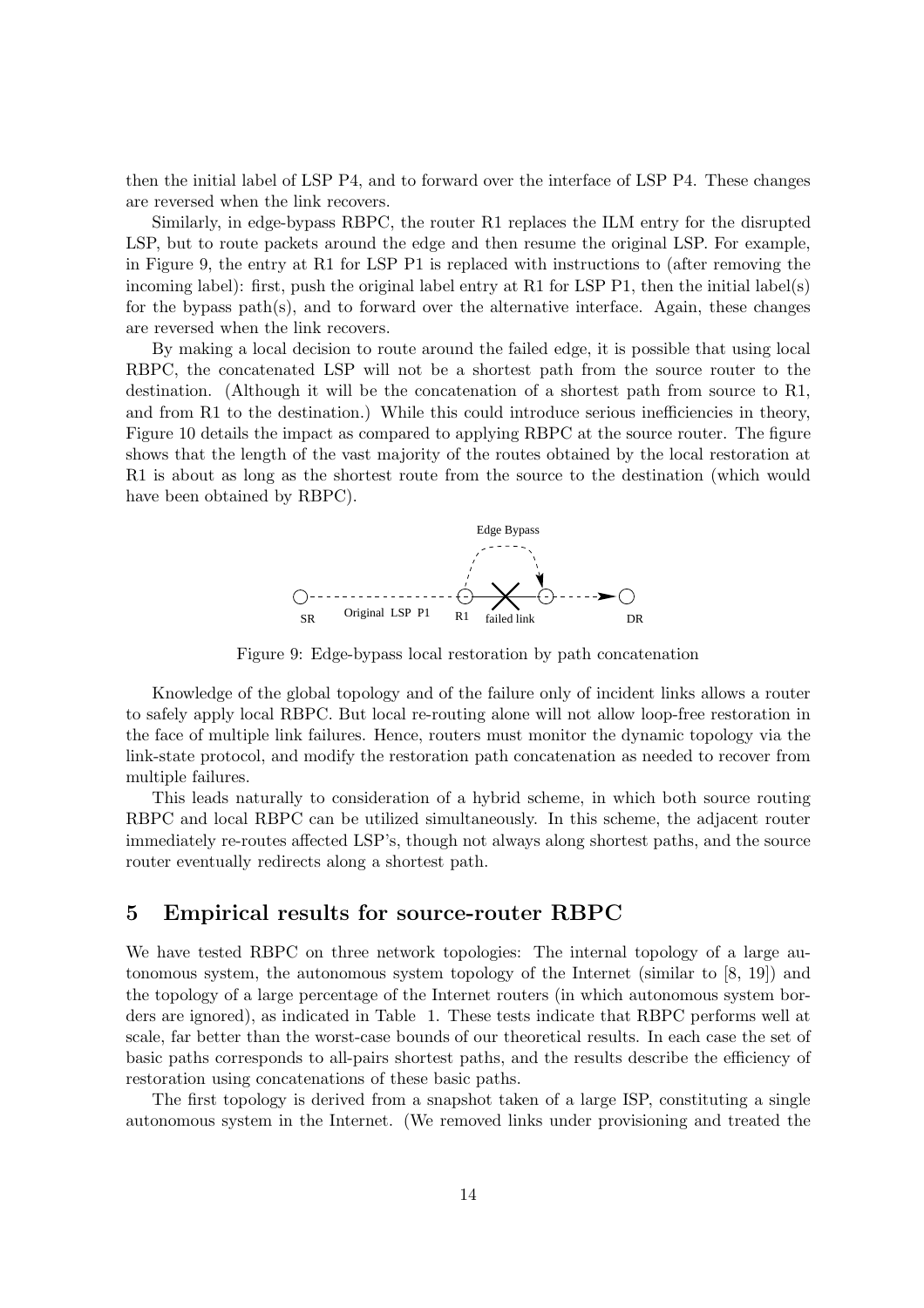| name     | nodes         | links           | avg.deg. |
|----------|---------------|-----------------|----------|
| ISP      | $\degree$ 200 | $\tilde{ }$ 400 | 3.56     |
| Internet | 40,377        | 101,659         | 5.035    |
| AS Graph | 4.746         | 9.878           | 4.16     |

Table 1: Networks used in this article.

entire graph as a single OSPF area.) On this topology we built and restored shortest paths in two ways: using the OSPF weights, and according to hop count ( Weighted / Unweighted).

The second topology, AS Graph, is a description of Internet autonomous system connectivity [1]. This topology collapses each autonomous system into a single node.

The third topology is a description of the Internet, gathered experimentally [10]. This describes the connectivity of the backbone routers in the Internet, ignoring the hierarchical routing introduced by autonomous systems.

Details of autonomous system topology are considered proprietary, so there is a lack of generally-available topologies in the open literature. Hence, it has become common to use the experimentally-determined AS Graph and Internet Core as a basis for empirical studies [8, 19]. However, restoration by path concatenation is most applicable to routing within an autonomous system, so the ISP topology is the most interesting case in our experiments.

To evaluate RBPC implemented by source routers, we first calculated a set of base LSP's, one for each source-destination pair of routers in the network, each corresponding to a shortest path. (One shortest path was chosen arbitrarily if several existed.) Then we studied the impact of restoration using the concatenation of these basic paths, by randomly sampling failure cases. For example, to study the impact of single link failures, we randomly chose source-destination pairs, SR and DR. Then we simulated a link failure for each link, L, in the basic LSP connecting SR and DR. That is, we calculated a new shortest path from SR to DR, (the backup path) and determined the smallest number of basic LSP's whose concatenation is the backup path. This simulation was repeated 200 times for the ISP topology and 40 times for the (much larger) other topologies in each study. We also studied the consequences of pairs of link failures, and of one and two router failures, using the same methodology.

The results of these experiments are described in the tables below, presenting the following statistics:

The ILM stretch factor compares the size of the ILM table necessary to provision the basic LSP's used in the experiment, as a percent of the size that would be needed to explicitly preprovision each backup LSP. For example, in case of the weighted ISP, to recover from one link failure, one ILM table decreases by a factor of 8 as compared to pre-provisioning all the backup paths, and the average ILM table is almost 4 times bigger. In order to have the ability to be capable of dealing with two links failures, the size of one table would increase by a factor of 44, and the average table is more than 16 times bigger.

The average PC length is the average of the number of basic paths needed to cover a backup path. According to Theorems 2 and 1, there are upper bounds of three in the weighted case and two in the unweighted case, for one link failure. The experiments show that in practice two basic paths suffice in the vast majority of cases.

The length stretch factor is the length (in hop count) of the average backup path divided by the length of the average shortest path in the original network, indicating the average cost of the backup paths as compared to the original.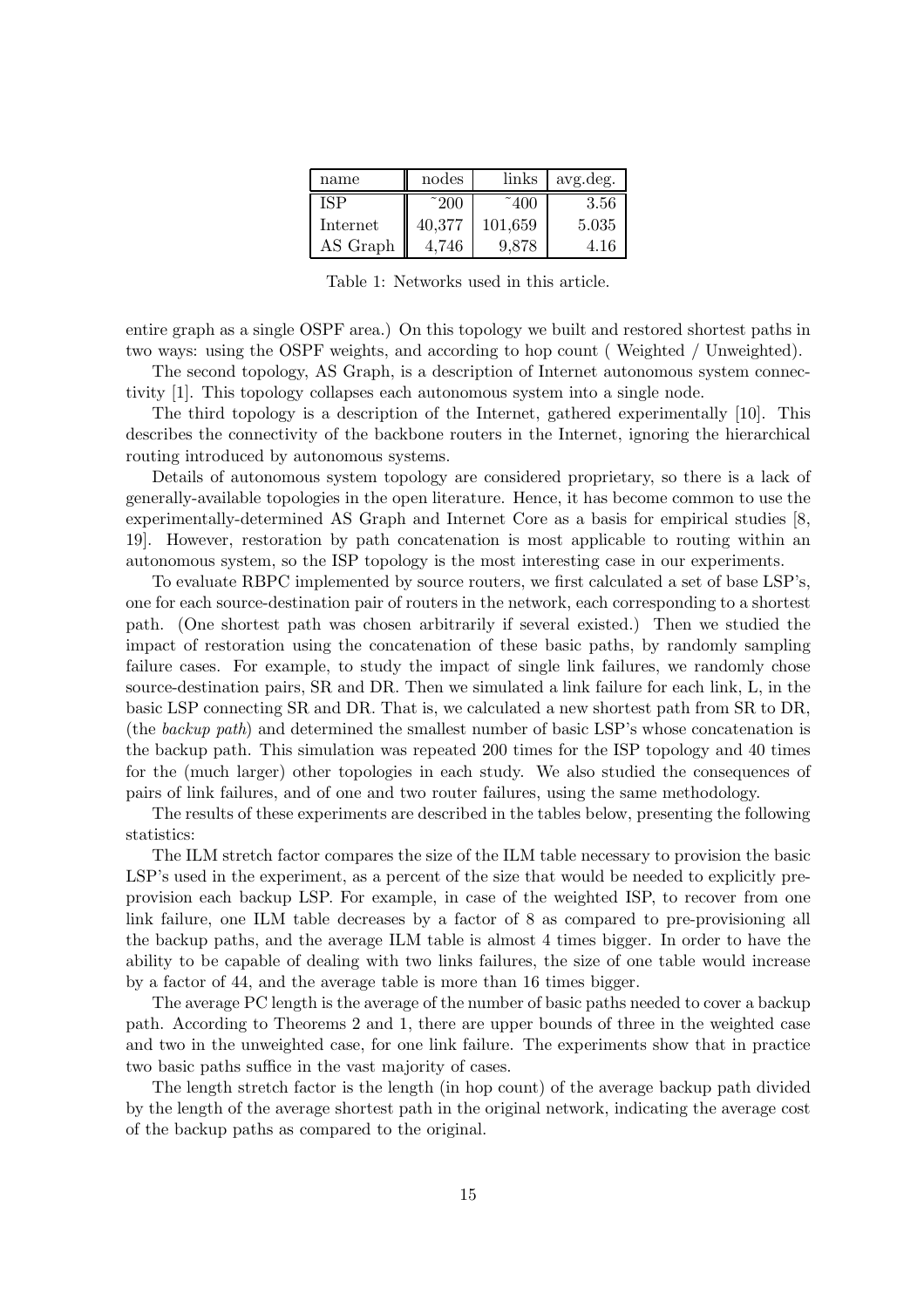| Network                    | min ILM s.f. | avg. ILM s.f. | avg. PC length | Length s.f. | Redundancy (max) |  |  |  |
|----------------------------|--------------|---------------|----------------|-------------|------------------|--|--|--|
| After one link failure.    |              |               |                |             |                  |  |  |  |
| ISP, Weighted              | 12.5%        | 25.6%         | 2.05           | 1.15        | 16.5 $%$ (<br>3) |  |  |  |
| ISP Unweighted             | 20.0%        | 32.3%         | 2.00           | 1.14        | $24.0\%$ (4)     |  |  |  |
| Internet                   | 16.7%        | 22.8%         | 2.00           | 1.08        | 58.6 % (40)      |  |  |  |
| AS Graph                   | $25.0\%$     | 32.7%         | 2.00           | 1.19        | 47.2 $\%$ (12)   |  |  |  |
| After two link failures.   |              |               |                |             |                  |  |  |  |
| ISP, Weighted              | $2.3\%$      | $6.1\%$       | 2.38           | 1.77        | $8.45\%$         |  |  |  |
| ISP, Unweighted            | $3.6\%$      | $8.5\%$       | 2.20           | 1.34        | 10.00 %          |  |  |  |
| Internet                   | 3.0%         | 4.7%          | 2.06           | 1.15        | 21.00 %          |  |  |  |
| AS Graph                   | 7.1%         | 16.4%         | 2.09           | 1.32        | 13.00 %          |  |  |  |
| After one router failure.  |              |               |                |             |                  |  |  |  |
| ISP, Weighted              | 25.0%        | 43.7%         | 2.10           | 1.38        | 23.0 %           |  |  |  |
| ISP, Unweighted            | 20.0%        | 36.8%         | 2.03           | 1.18        | 26.0 %           |  |  |  |
| Internet                   | 12.5%        | 21.1%         | 2.02           | 1.08        | 55.3 %           |  |  |  |
| AS Graph                   | 25.0%        | 38.5%         | 2.03           | 1.26        | 17.0 %           |  |  |  |
| After two router failures. |              |               |                |             |                  |  |  |  |
| ISP, Weighted              | 5.26%        | 11.1\%        | 2.43           | 1.57        | 8.1 $\sqrt{2}$   |  |  |  |
| ISP, Unweighted            | 6.67%        | 13.3%         | 2.21           | 1.44        | $9.1\%$          |  |  |  |
| Internet                   | 2.50%        | $4.1\%$       | 2.23           | 1.17        | 11.5 %           |  |  |  |
| AS Graph                   | 8.33%        | 18.5%         | 2.17           | 1.31        | 12.8 %           |  |  |  |

Table 2: **ILM Stretch Factor (ILM s.f.):** The size of the ILM table necessary to provision the basic LSP's, as a percent of the size needed to explicitly pre-provision each backup LSP. Average PC length: Average of the number of basic paths needed to cover a backup path. Length stretch factor (Length s.f.): The length (in hop count) of the average backup path divided by the length of the average shortest path. Redundancy: The percentage of backup paths that have cost equal to the original shortest path.

The redundancy is the percentage of backup paths that have cost equal to the original shortest path. This parameter is an indication of the overhead needed to store multiple shortest paths between source and destination. The first four rows of Table 2 indicates the maximum number of distinct shortest paths between any two routers in the associated topology.

# 6 Empirical results for Local RBPC

An extremely fast restoration and recovery scheme invokes restoration by path concatenation at the router, R1, adjacent to a failed link (Figure 9). There are two natural variations. In an end-route application, R1 updates its ILM table to route the disrupted path directly to the path destination. In an alternative edge-bypass application, R1 pushes the label of a short bypass path to route directly around the failed edge, after which the packet resumes its path on the original LSP. Table 3 demonstrates that in all four topologies, these schemes are almost equivalent. This is because in a majority of cases, each link can be bypassed by a (min-cost) two-edge path. In every topology, more than 90% of the links have min-cost bypass paths of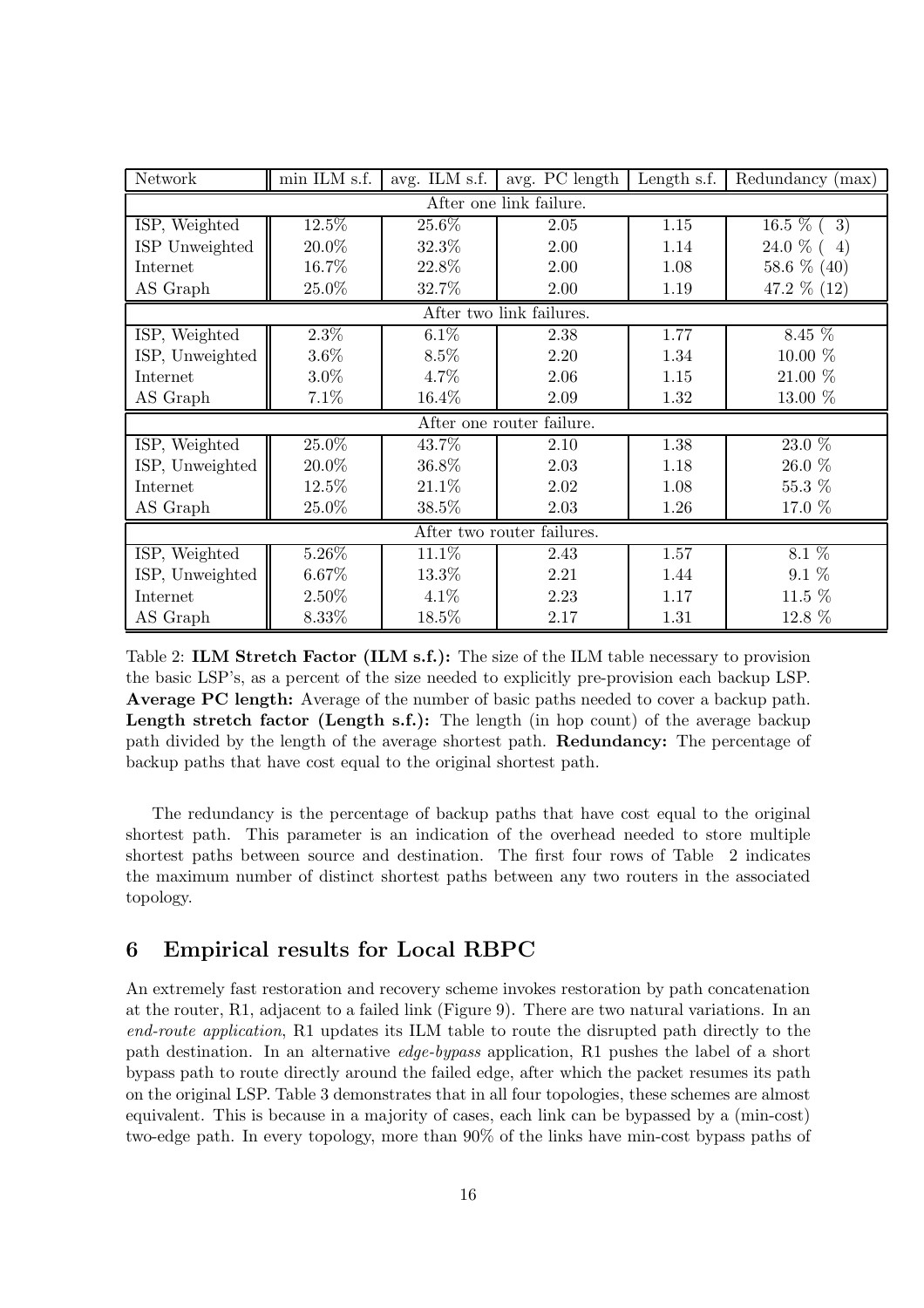| Bypass Hopcount    ISP, Weighted   ISP, Unweighted |          |           | AS       | Internet         |
|----------------------------------------------------|----------|-----------|----------|------------------|
|                                                    | 89.05 %  | $90.11\%$ | 61.27%   | 54.96 $\sqrt{2}$ |
| 3                                                  | $2.95\%$ | 2.99 %    | 30.88 %  | 37.68 %          |
| 4                                                  | 1.18 %   | 1.79 %    | $6.22\%$ | 2.37 %           |
| 5                                                  | 4.14 $%$ | $5.08\%$  | $1.29\%$ | 1.72 %           |
| 6                                                  | $0.88\%$ | $0\%$     | $0.32\%$ | $2.05\%$         |
|                                                    | 1.77 %   | $0\%$     | $0\%$    | $0.64\%$         |
| 8                                                  | $0\%$    | $0\%$     | $0\%$    | $0.95\%$         |
| 9                                                  | $0\%$    | $0\%$     | $0\%$    | $0.23\%$         |

Table 3: The length of the bypass of an edge, from one endpoint to the other endpoint of the edge.

length 2 or 3.

Figure 10 provides a more detailed picture of the impact of these schemes in the weighted ISP topology. The first two graphs in Figure 10 show the percentage of restoration paths constructed using edge-bypass or end-route local RBPC, compared to the cost of the sourcerouted min-cost restoration path. The second two graphs in Figure 10 show similar statistics, comparing the Hopcount of the restoration paths to that of the source-routed min-cost restoration path. Hopcount stretch is important, as it impacts router over-head. (Hopcount stretch less than 1 occurs in a few cases, where the minimum cost path has higher Hopcount than the restoration path produced by edge-bypass or end-route local RBPC.)

Because of the prevalence of two-hop bypass paths, pre-provisioning for edge-bypass restoration would have little impact on the ILM tables. (For the two-hop paths, assuming every link is a basic path, penultimate hop popping can be used by R1, with no label overhead.) This small investment would have a huge impact in enabling extremely fast restoration of single link failures. The impact in path dilation, detailed in Figure 10, can be mediated by combining RBPC by the source together with local RBPC. Potentially inefficient bypass paths are provisioned very quickly, and the more efficient paths determined are substituted once the failure information propagates to the source.

As for the case of multiple edge failures, the experimental results show that in practice for router failures worst case examples like that in Figure 4 do not happen. In the three networks we studied, the average number of basic paths needed to restore each disrupted shortest path is small. For one router failure, this number is close to two (See Table 2).

#### 6.1 Acknowledgments

We gratefully acknowledge the help of Ramesh Govindan from ISI, Han Nguyen and Nick Reingold from AT&T Labs, Omer Ben-Shalom from Intel, and Leah Epstein from Tel-Aviv university. We thank Noga Alon for simplifying the proof of the existence of a set  $B$  of bypass paths in the proof of Theorem 1. The contributions of anonymous reviewers were of great help in improving the presentation (and correctness) of this manuscript.

### References

[1] Network analyis infrastructure. http://moat.nlanr.net/.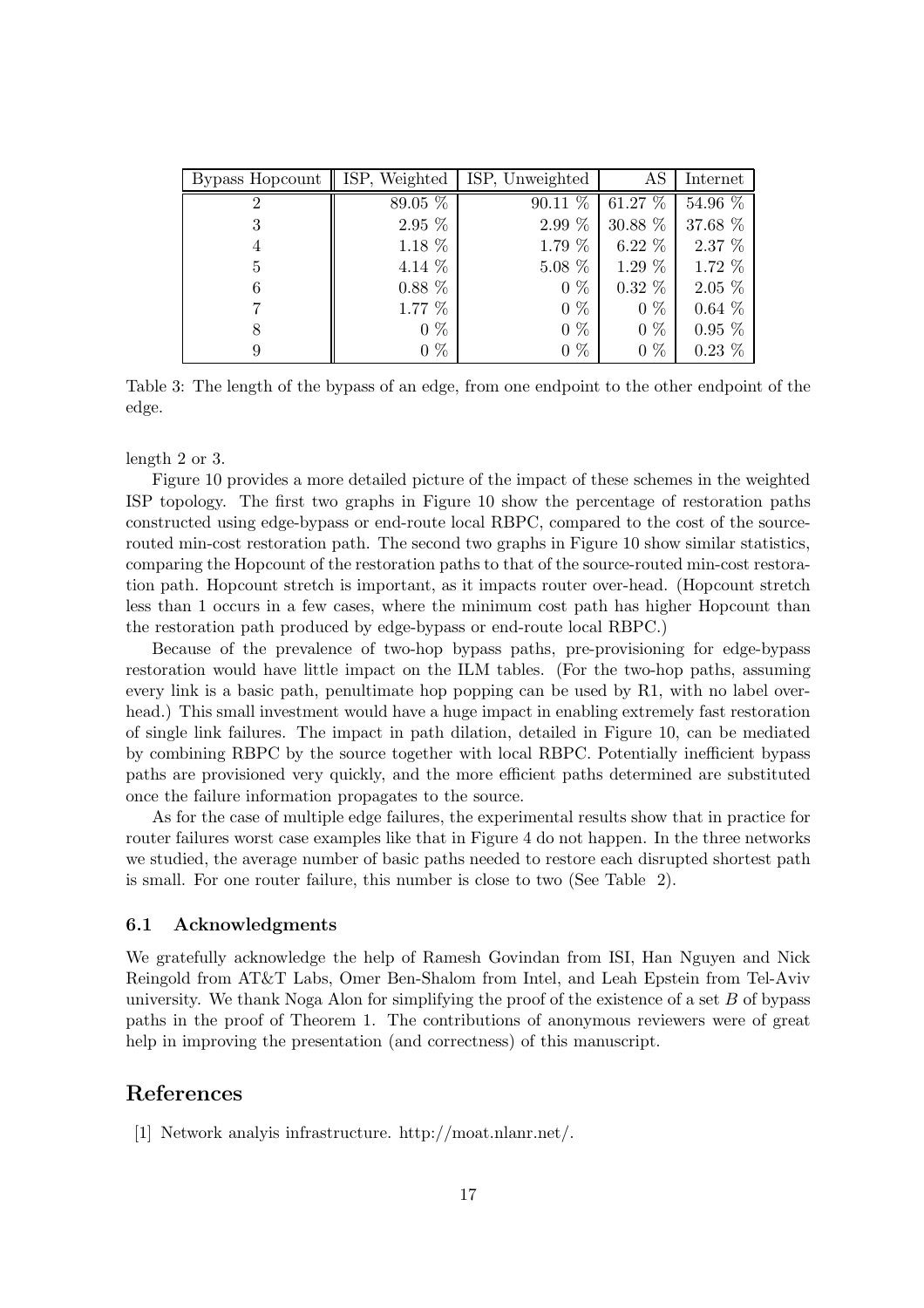

Figure 10: Restoration overhead of end-route and edge-bypass local RBPC: Each histogram shows the percentage of restoration paths with the indicated stretch factor. (The length of the restoration path divided by the minimum-cost surviving path.)

- [2] Y. Afek and A. Bremler-Barr. Trainet: A new label switching scheme. In Proc. IEEE INFOCOM (2), pages 874–883, 2000.
- [3] L. Andersson, B. Cain, and B. Jamoussi. Requirement framework for fast re-route with MPLS, Oct 1999. http://shika.aist-nara.ac.jp/member/nori-d/mlr/id/draft-anderssonreroute-frmwrk-00.txt. Work in progress.
- [4] L. Andersson, P. Doolan, N. Feldman, A. Fredette, and B. Thomas. LDP specification, January 2001. RFC 3036, http://www.ietf.org/rfc/rfc3036.txt.
- [5] D. Awduche, J. Malcolm, J. Agogbua, M. O'Dell, and J. McManus. Requirements for traffic engineering over MPLS, September 1999. RFC 2702, http://www.ietf.org/rfc/rfc2702.txt.
- [6] M. Carson. NIST switch and MPLS-enabled routing algorithms. In MPLS Forum 2000, March 2000.